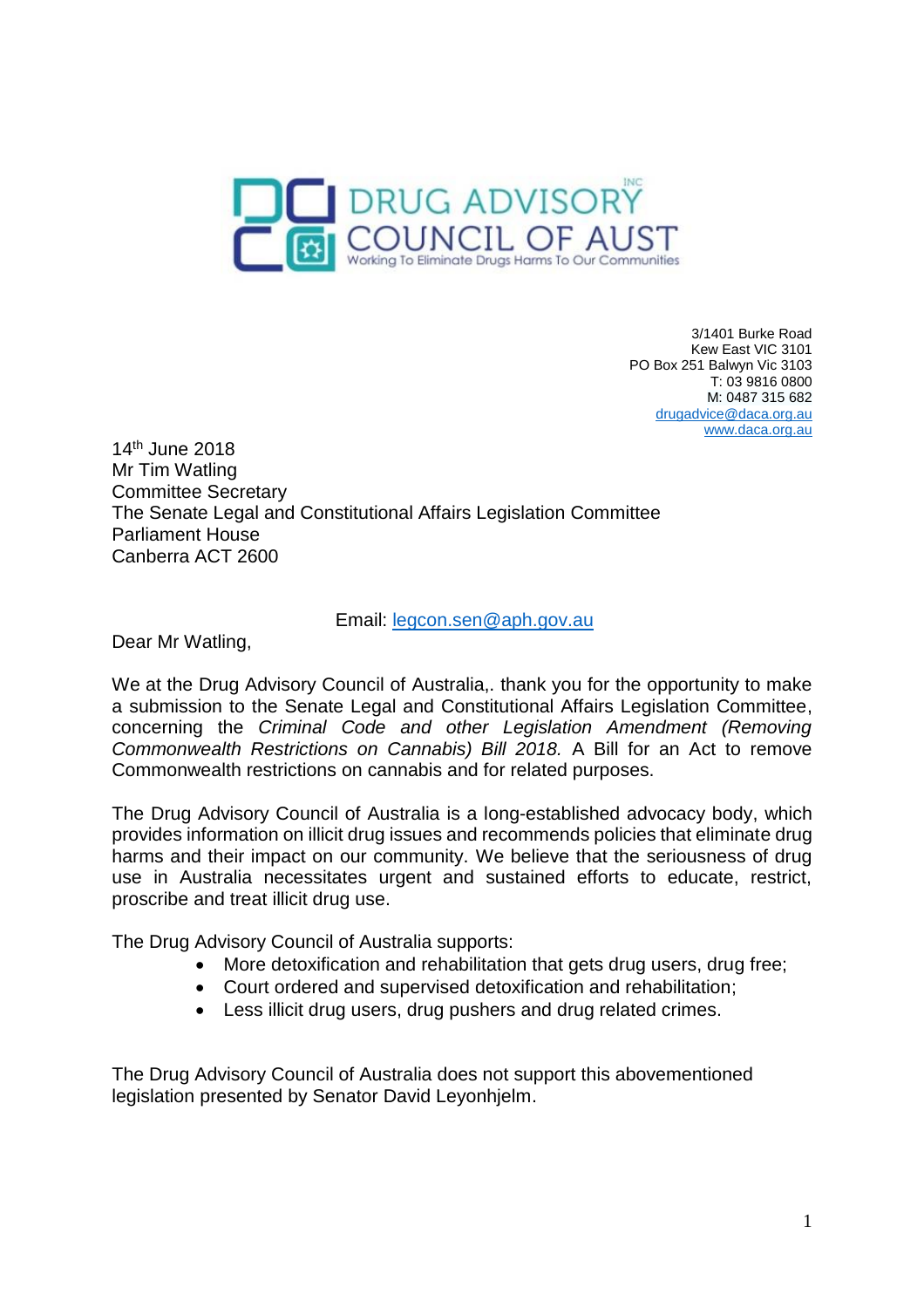

In his Explanatory Memorandum, the first point Senator Leyonhjelm puts forward in favour of cannabis legalisation is that adults should be free to choose 'as long as they do not harm others'.

While this maxim of adult freedom has merit, it is not absolute or never solely about individualistic pursuits. Freedom requires responsibility, particularly where it concerns how the exercise of choice endangers minors and dependants. It is the very reason the law sets boundaries and produces an ordered society. Our government protects freedom in order to foster the best environment for its citizenry to pursue the greatest common good.

Yet increasingly, the effects of individual choices detrimentally impact on, not only directly on families, but also on the wider community and specifically on taxpayers. The burden of primary health care (hospitals, ambulance) and secondary welfare costs (Centrelink and disability support) make up half of the government's expenditure. In effect, high welfare dependant nations run the risk of continually buffering the impact of adult choices.

This shifting of the load of negative personal consequences is admitted (albeit unintentionally) in Senator Leyonhjelm's recent media release, wherein he stated that potential cannabis tax revenues could be diverted to help lower the burden of tobacco and alcohol disease. The senator's remarks also highlight the growing shortfall of tax generated from alcohol and tobacco to cover health related problems.

This should concern lawmakers and politicians in deliberating whether to legalise, yet another drug.

*"Neither nature, human evolution, nor fate created the new burdens of chronic diseases and injuries. Rather, it was human decisions made in corporate boardrooms, advertising and lobbying firms, and legislative and judicial chambers".<sup>1</sup>*

Of course, the irony is that both these substances (alcohol and tobacco) were legalised, as a direct result of decades of lobbying and obfuscating the comprehensive rights of adults to their civil liberties.2 Today, what was once pushed as merely an

<sup>1</sup> Freudenberg N., D.P. Public Health, McColl P., et al, *The Pied Pipers of Pot: Protecting Youth from the Marijuana Industry,* Grafton and Scratch Publishers, Canada, 2017, p. 22 <sup>2</sup> <https://www.medianet.com.au/releases/158401/>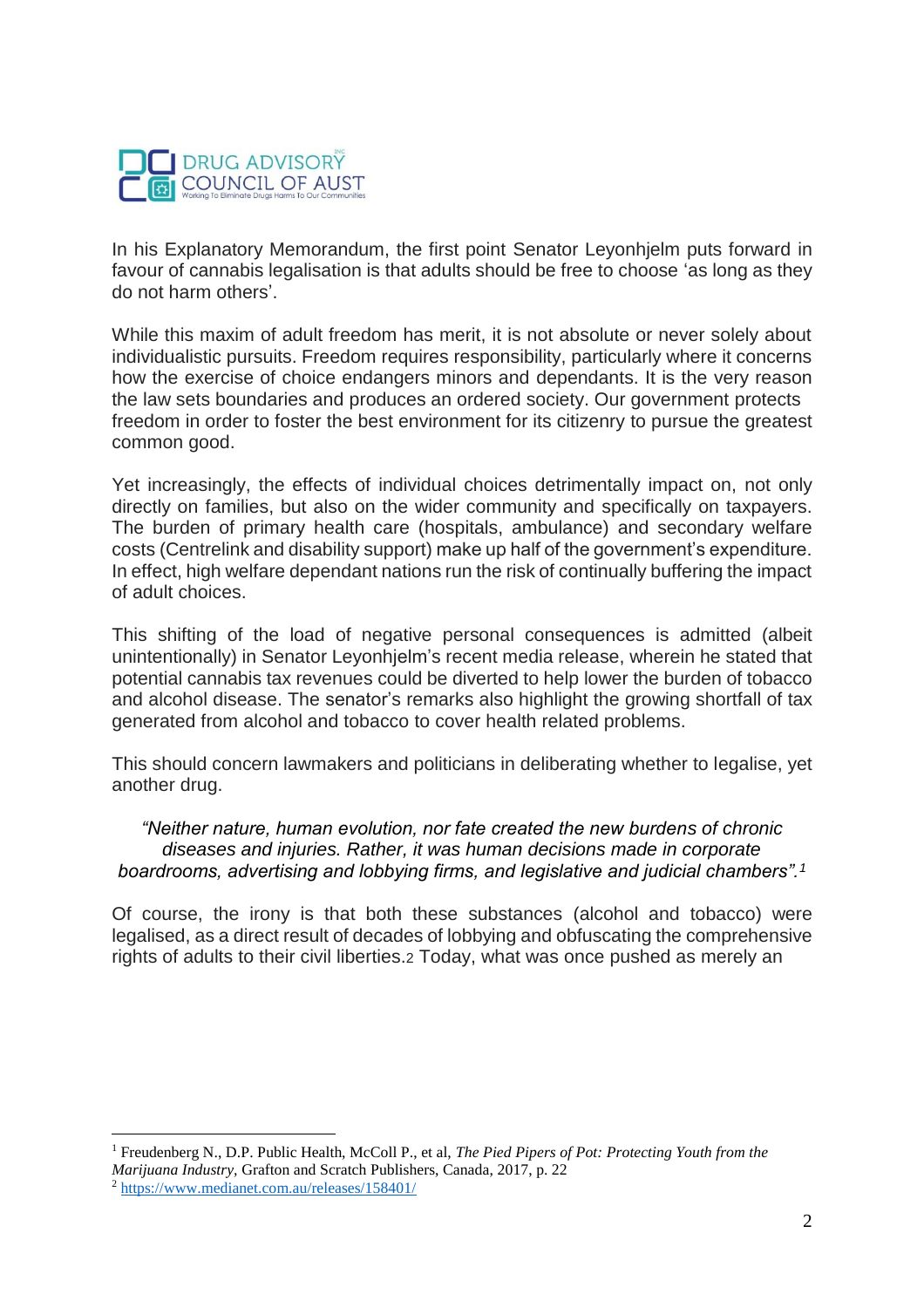

issue of adult choice has opened the flood gates to the rest of society particularly the young with 'binge drinking' and its link to high risk behaviour and violence.3

Alcohol is also a leading cause of death and preventable disease, and a highly prevalent factor in cases of domestic violence within indigenous communities.<sup>4</sup>

Furthermore, it is worth recalling that the 1988 UN Convention (Article 3(6)) requires that the possession and use of marijuana remain a criminal offence in order to help and to protect the young. It is not framed as a civil liberties issue.

Alcohol and tobacco harms serve as tangible, quantifiable examples of the misleading arguments centred around adult rights and entitlement, while glibly dismissing the wide-ranging consequences for the majority of society, when these 'free' choices eventually turn out to be harmful and unmanageable.

Therefore, we ask the committee to consider:

**Is Senator Leyonhjelm's bill for cannabis legalisation asking the government for legal permission to, once more enable irresponsible adult choices with consequences for the wider community and particularly the young and vulnerable?**

### **Cannabis Harms**

 $\overline{a}$ 

The first point to establish is whether cannabis is indeed, as suggested, harmless to the individual and/or to others. This is crucial as there has never been a time in history of such widespread drug use. It is estimated that a quarter of a billion people, aged 15-64 years, used at least one illicit drug.<sup>5</sup> Almost 29 million people are estimated to suffer from drug use disorders. Cannabis remains the worlds most widely used drug, with an estimated 183 million people using the drug in 2014.

# **Cannabis is Tobacco 2.0 – Only Deadlier**

No one today would seriously argue that tobacco is a heathy life style choice or not a leading trigger of lung cancer.

<sup>3</sup> [http://www.abc.net.au/4corners/punch-drunk/4539520;](http://www.abc.net.au/4corners/punch-drunk/4539520) [https://www.psychologytoday.com/us/blog/teen](https://www.psychologytoday.com/us/blog/teen-angst/201301/teen-binge-drinking-all-too-common)[angst/201301/teen-binge-drinking-all-too-common](https://www.psychologytoday.com/us/blog/teen-angst/201301/teen-binge-drinking-all-too-common) [; https://www.roymorgan.com/findings/5446-binge](https://www.roymorgan.com/findings/5446-binge-drinking-whos-doing-it-hows-their-health-201402232202)[drinking-whos-doing-it-hows-their-health-201402232202](https://www.roymorgan.com/findings/5446-binge-drinking-whos-doing-it-hows-their-health-201402232202) 

<sup>4</sup> <http://www.abs.gov.au/AUSSTATS/abs@.nsf/lookup/4704.0Chapter756Oct+2010>

<sup>5</sup> [https://www.unodc.org/doc/wdr2016/WDR\\_2016\\_Chapter\\_1.pdf](https://www.unodc.org/doc/wdr2016/WDR_2016_Chapter_1.pdf)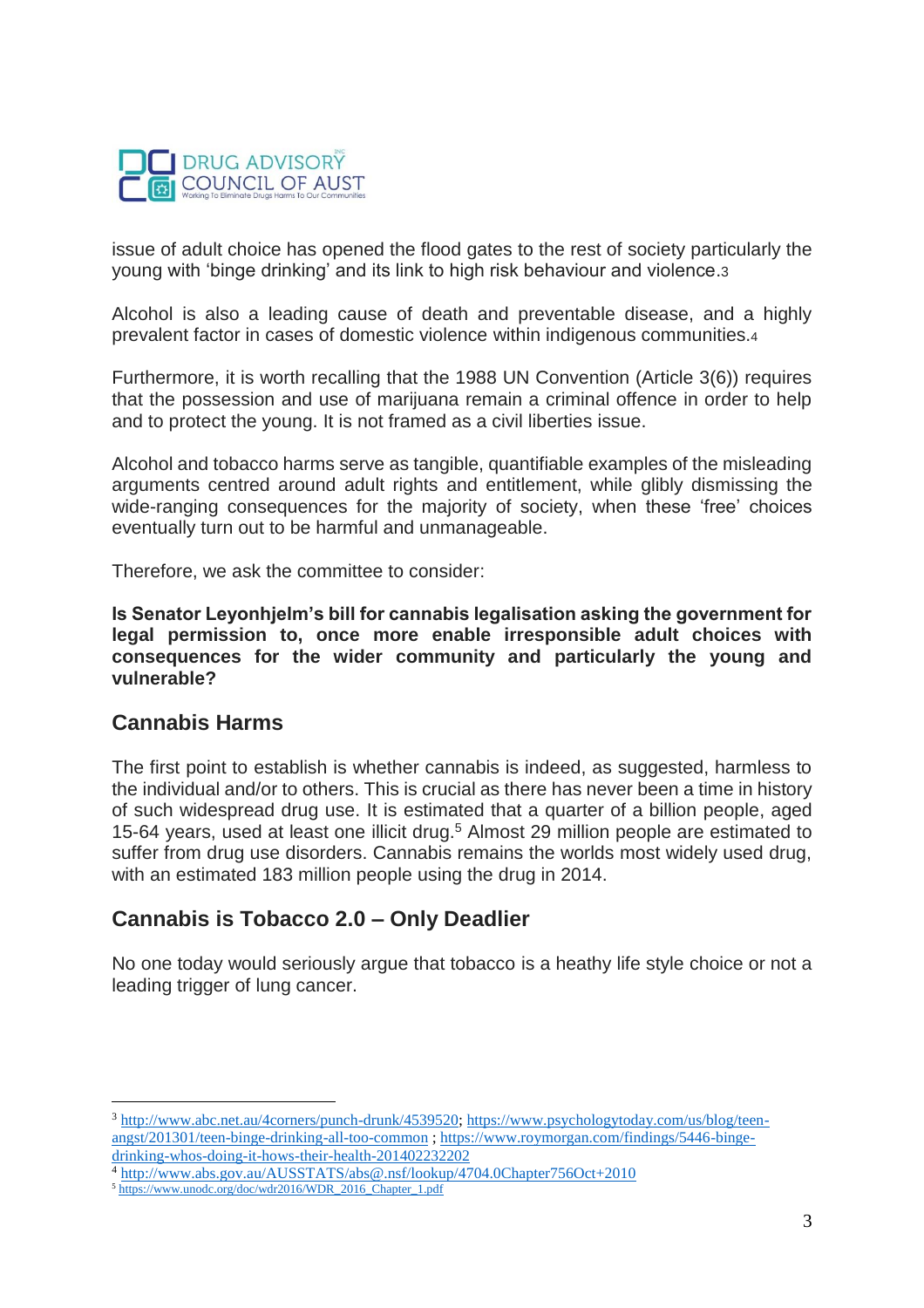

However, Dr Ian McDonald, a foremost Californian cancer specialist, stated before the US Congressional Committee, "a pack of cigarettes a day will keep lung cancer away." Similar arguments were made by other leading health authorities.<sup>6</sup>

What is now known due to decades of fighting corporations (in 1998 tobacco companies spent nearly \$7 billion, more than \$18 million a day, to advertise and promote cigarettes *— CDC)* and the courage of industry whistle-blowers, is that tobacco firms and vested interest groups actively obscured, lied and denied cigarette harms and made concerted marketing efforts to target the young.<sup>7</sup>

Yet, there are many similarities connecting tobacco and marijuana smoking. Both are derived from plants, drawn into the lungs and digestive system the same way and absorb many of the same compounds. The differences are that the former contains nicotine and the latter cannabinoids.<sup>8</sup>

However, benzopyrenes, the cancer-causing process produced in burning (also found when grilling meats and wood burning) are arguably higher in marijuana and contain more particulates than tobacco.<sup>9</sup> And since marijuana smokers generally inhale more deeply and hold their breath longer than tobacco smokers, the lungs are exposed longer to carcinogenic smoke.<sup>10</sup>

As one observer put it: "When are people going to realize that breathing in smoke from anything that burns is not a good idea?"

The flawed perception of marijuana as 'safe' is likely due to Western media and film representations particularly from the 70s that presented cannabis as part of a carefree, creative generational counter cultural shift encouraging students in particular to, "turn on, tune in and drop out."<sup>11</sup>

Unsurprisingly, this era witnessed a proliferation of cannabis use most notably among students. But even at this early stage, studies were being undertaken challenging the plants seemingly benign characteristics.

 $\overline{a}$ 

<sup>10</sup> [http://www.providencejournal.com/opinion/commentary/20140506-michael-c.-cerullo-why-rush-on-pot-rhode-island.ece;](http://www.providencejournal.com/opinion/commentary/20140506-michael-c.-cerullo-why-rush-on-pot-rhode-island.ece) British Lung Foundation. (2012). *The impact of cannabis on your lungs.* London: Author. *Retrieved* January

<sup>6</sup>[https://cfrankdavis.files.wordpress.com/2015/02/statement-ian-macdonald.pdf;](https://cfrankdavis.files.wordpress.com/2015/02/statement-ian-macdonald.pdf) [https://cfrankdavis.files.wordpress.com/2015/02/joseph](https://cfrankdavis.files.wordpress.com/2015/02/joseph-wolffe-statement.pdf)[wolffe-statement.pdf;](https://cfrankdavis.files.wordpress.com/2015/02/joseph-wolffe-statement.pdf)<https://cfrankdavis.files.wordpress.com/2015/02/ian-macdonald-analysis-cigarette-theory.pdf>

<http://www.who.int/tobacco/media/en/TobaccoExplained.pdf>

<sup>8</sup> [https://www.canada.ca/en/health-canada/services/drugs-medication/cannabis/information-medical-practitioners/information-health-care](https://www.canada.ca/en/health-canada/services/drugs-medication/cannabis/information-medical-practitioners/information-health-care-professionals-cannabis-cannabinoids.html#chp11)[professionals-cannabis-cannabinoids.html#chp11](https://www.canada.ca/en/health-canada/services/drugs-medication/cannabis/information-medical-practitioners/information-health-care-professionals-cannabis-cannabinoids.html#chp11) (**1.1.2 Other constituents); often marijuana also contains nicotine see: <https://ulmhawkeyeonline.com/22627/news/marijuana-smoke-three-times-more-harmer-than-cigarette/>**

<sup>9</sup> [https://www.sciencedaily.com/releases/2007/12/071217110328.htm;](https://www.sciencedaily.com/releases/2007/12/071217110328.htm) [https://www.ncbi.nlm.nih.gov/pubmed/16729923;](https://www.ncbi.nlm.nih.gov/pubmed/16729923)  <https://www.science.gov/topicpages/m/marijuana+smoking.html>

<sup>2013</sup> *from*http://www.drugsandalcohol.ie/17670/1/The\_impact\_of\_cannabis\_on\_your\_lungs\_-\_BLF\_report\_2012.pdf;

<http://nationalacademies.org/hmd/~/media/Files/Report%20Files/2017/Cannabis-Health-Effects/Cannabis-public-release-slides.pdf>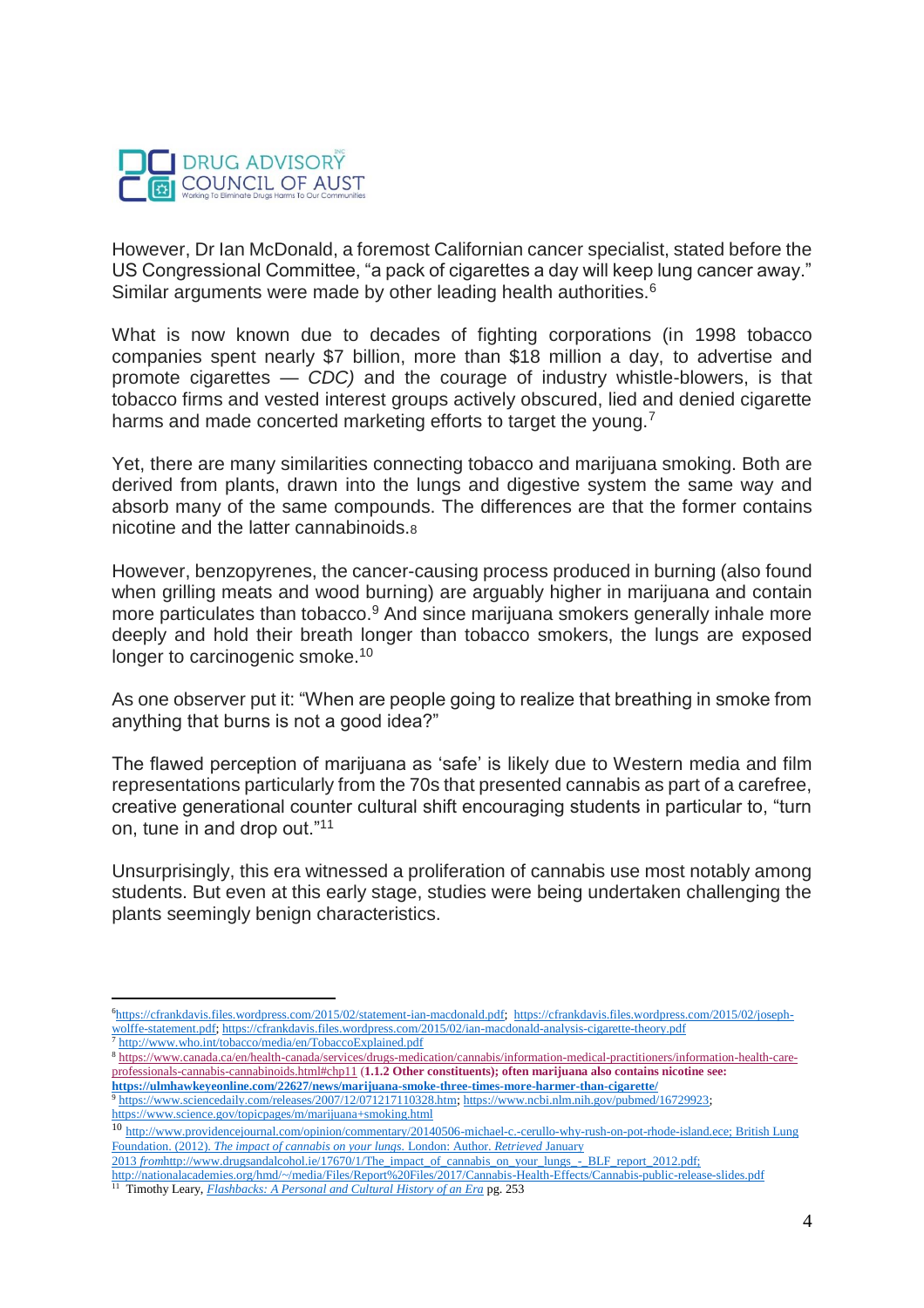

The National High School Senior Survey finding (1975-88), initially showed relatively few students considered using marijuana experimentally (19%) or even occasionally

(32%) as a risk. But with increased studies and media dissemination on marijuana harms, perceptions began to decrease dramatically to 77 per cent in 1988.<sup>12</sup>

### **Brain Development and Cannabis**

Earlier and repeated studies remain vitally important as neuroscientists believe the human brain is not fully developed until age 25**,** when the prefrontal cortex matures. Until then, most teens struggle with impulsive decisions as the brain's immediate reward system is at its highest during puberty, limiting the ability to process long-term consequences. Experimentation and boredom remain two of the highest reasons for teenage use of cannabis.<sup>13</sup>

Studied have showed a strong correlation with cannabis effecting:

- $\bullet$  Learning difficulties,  $14$
- $\bullet$  Higher school dropout rates<sup>15</sup>
- Lowering IQ, 16
- As a gateway drug to other illicit drugs<sup>17</sup>
- Poly drug use<sup>18</sup>

 $\overline{a}$ 

Increased likelihood toward alcohol abuse and nicotine addiction<sup>9</sup>

<sup>12</sup> <https://files.eric.ed.gov/fulltext/ED312519.pdf>

<sup>&</sup>lt;sup>13</sup> [https://www.livescience.com/22711-smoking-marijuana-lowers-iq.html;](https://www.livescience.com/22711-smoking-marijuana-lowers-iq.html) [https://www.livescience.com/51405-teen-reasons-using](https://www.livescience.com/51405-teen-reasons-using-marijuana-gateway.html)[marijuana-gateway.html](https://www.livescience.com/51405-teen-reasons-using-marijuana-gateway.html)

<sup>14</sup> Marijuana and health *ninth report to the U.S. Congress* from the Secretary of Health and Human Services.

Published 1982 by [National Institute on Drug Abuse ; \[Washington,](https://openlibrary.org/publishers/National_Institute_on_Drug_Abuse_;_%5BWashington) [for sale by the Supt. of Docs., U.S. G.P.O.\]](https://openlibrary.org/publishers/for_sale_by_the_Supt._of_Docs.,_U.S._G.P.O.%5D) in [Rockville, Md](file://///search/subjects%253fq=Rockville,%20Md) <sup>15</sup> McCaffrey DF, Pacula RL, Han B, Ellickson P. Marijuana Use and High School Dropout: The Influence of Unobservables. *Health Econ.* 2010;19(11):1281-1299. doi:10.1002/hec.1561.

<sup>16</sup> Meier MH, Caspi A, Ambler A, et al. Persistent cannabis users show neuropsychological decline from childhood to midlife. *Proc Natl Acad Sci U S A.* 2012;109(40):E2657-E2664. doi:10.1073/pnas.1206820109;

Volkow ND, Swanson JM, Evins AE, et al. Effects of cannabis use on human behavior, including cognition, motivation, and psychosis: a review. *JAMA Psychiatry*. 2016;73(3):292-297. doi:10.1001/jamapsychiatry.2015.3278.

<sup>&</sup>lt;sup>17</sup> Jackson NJ, Isen JD, Khoddam R, et al. Impact of adolescent marijuana use on intelligence: Results from two longitudinal twin studies. *Proc Natl Acad Sci U S A*. 2016;113(5):E500-E508. doi:10.1073/pnas.1516648113;

Agrawal A, Neale MC, Prescott CA, Kendler KS. A twin study of early cannabis use and subsequent use and abuse/dependence of other illicit drugs. *Psychol Med*. 2004;34(7):1227-1237;

Levine A, Huang Y, Drisaldi B, et al. Molecular mechanism for a gateway drug: epigenetic changes initiated by nicotine prime gene expression by cocaine. *Sci Transl Med*. 2011;3(107):107ra109. doi:10.1126/scitranslmed.3003062.

<sup>&</sup>lt;sup>18</sup> The National Institute of Drug Abuse states that the ability to draw definitive conclusions about marijuana's long-term impact on the human brain from past studies is often limited by the fact that study participants use multiple substances. Earlier studies in 1988 (U.S.) noted another important fact is that marijuana was used on a daily or near-daily basis by about one in every 40 seniors students (2.7%). A larger proportion (4.2%) also drink alcohol at the same frequency.

 $\overrightarrow{P}$  Weinberger AH, Platt J, Goodwin RD. Is cannabis use associated with an increased risk of onset and persistence of alcohol use disorders? A three-year prospective study among adults in the United States. Drug Alcohol Depend. February 2016. doi:10.1016/j.drugalcdep.2016.01.014;

Another important fact from the 1988 US monitoring is that marijuana is still used on a daily or near-daily basis by about one in every 40 seniors(2.7%).A larger proportion (4.2%) drink alcohol as often as cannabis.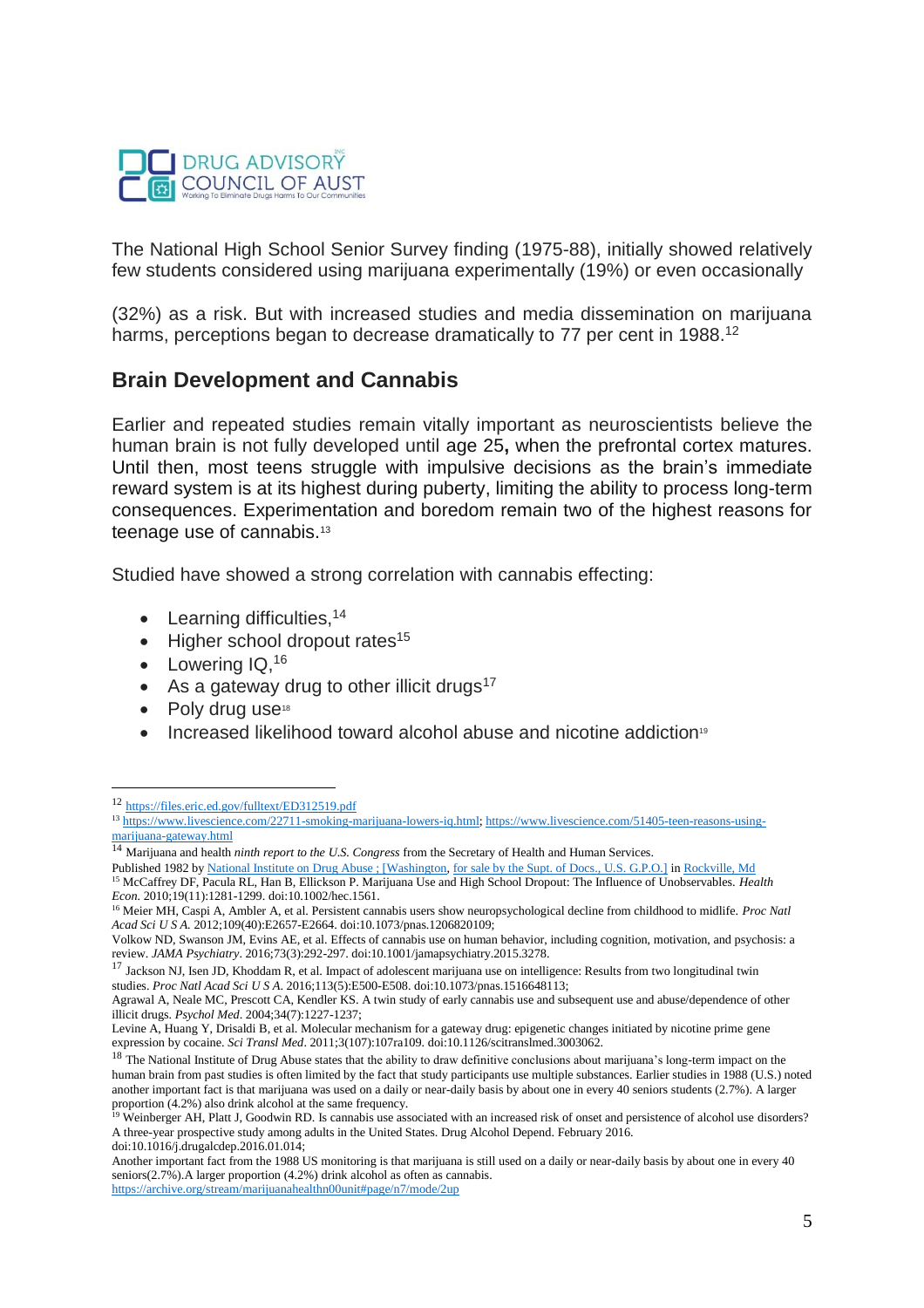

- $\bullet$  Decreased motivation<sup>20</sup>
- Increased susceptibility to depression<sup>21</sup>
- $\bullet$  Increased coronary artery risk<sup>22</sup>
- Greater chance of stillbirth<sup>23</sup>
- Greater propensity to violence<sup>24</sup>

As with tobacco, much of the drug liberalisation lobby have sought to discredit studies citing the differences between cause and correlation.

## **Causation and Correlation**

This was the thrust of the arguments levelled against anti-tobacco proponents.<sup>25</sup> The following is an excerpt: "The smoking-cancer hypothesis evolves almost entirely from statistical correlation, which at best can suggest, but never prove causation. It is based on statistical data of highly dubious quality, collected by a variety of agencies by methods that can only be described as haphazard and unscientific. Despite the firm conclusions in the *Report on Smoking and Health by the Advisory Committee to the Surgeon General*, the text has many frailties and inconsistencies. Some of the evidence used to prove the connection between cigarette smoking and lung cancer can also be used to prove there is no such connection."

Of course, direct causal relationships in substances that have multiple chemicals, are slow acting and when taken together with individual biochemistry, environment and other toxins can rarely be 'proven' in absolute terms.

This is particularly the case with categories of mental illness, because it cannot always be objectively measured, is categorically inconsistent and subject to change. For example, the use of SSRIs on the treatment of depression were challenged by doctors including the American medical academic Dr Marcia Angell.<sup>26</sup>

These shifting parameters of diagnosis have become a linchpin for rejecting any link between schizophrenia and cannabis. In particular, the pro-drug lobby cites a Keele University study, which does not establish a causal connection. But is this assertion a

 $\overline{a}$ <sup>20</sup> Meier MH, Caspi A, Ambler A, et al. Persistent cannabis users show neuropsychological decline from childhood to midlife. *Proc Natl Acad Sci U S A*. 2012;109(40):E2657-E2664. doi:10.1073/pnas.1206820109.

<sup>21</sup> Rubino T, Zamberletti E, Parolaro D. Adolescent exposure to cannabis as a risk factor for psychiatric disorders. *J Psychopharmacol Oxf Engl*. 2012;26(1):177-188. doi:10.1177/0269881111405362; Patton, G.C., et al. (2002). Cannabis use and mental health in young people: cohort study. *British Medical Journal, 325*(7374).

 $^{22}$  Auer R, Vittinghoff E, Yaffe K, et al. Association between lifetime marijuana use and cognitive function in middle age: the Coronary Artery Risk Development in Young Adults (CARDIA) Study. *JAMA Intern Med*. February 2016. doi:10.1001/jamainternmed.2015.7841.

<sup>&</sup>lt;sup>23</sup> <https://www.nichd.nih.gov/news/releases/121113-stillbirth-drug-use>

<sup>&</sup>lt;sup>24</sup> <https://www.sciencedaily.com/releases/2017/10/171006164855.htm>

<sup>&</sup>lt;sup>25</sup>[https://cfrankdavis.files.wordpress.com/2015/02/alan-donnahoe-statement.pdf;](https://cfrankdavis.files.wordpress.com/2015/02/alan-donnahoe-statement.pdf) pro-tobacco also questioned the validity of 'addiction'.

<sup>26</sup> <http://prn.fm/wp-content/uploads/2018/01/Psychiatry.Manufacturing-Madness.PRN.pdf>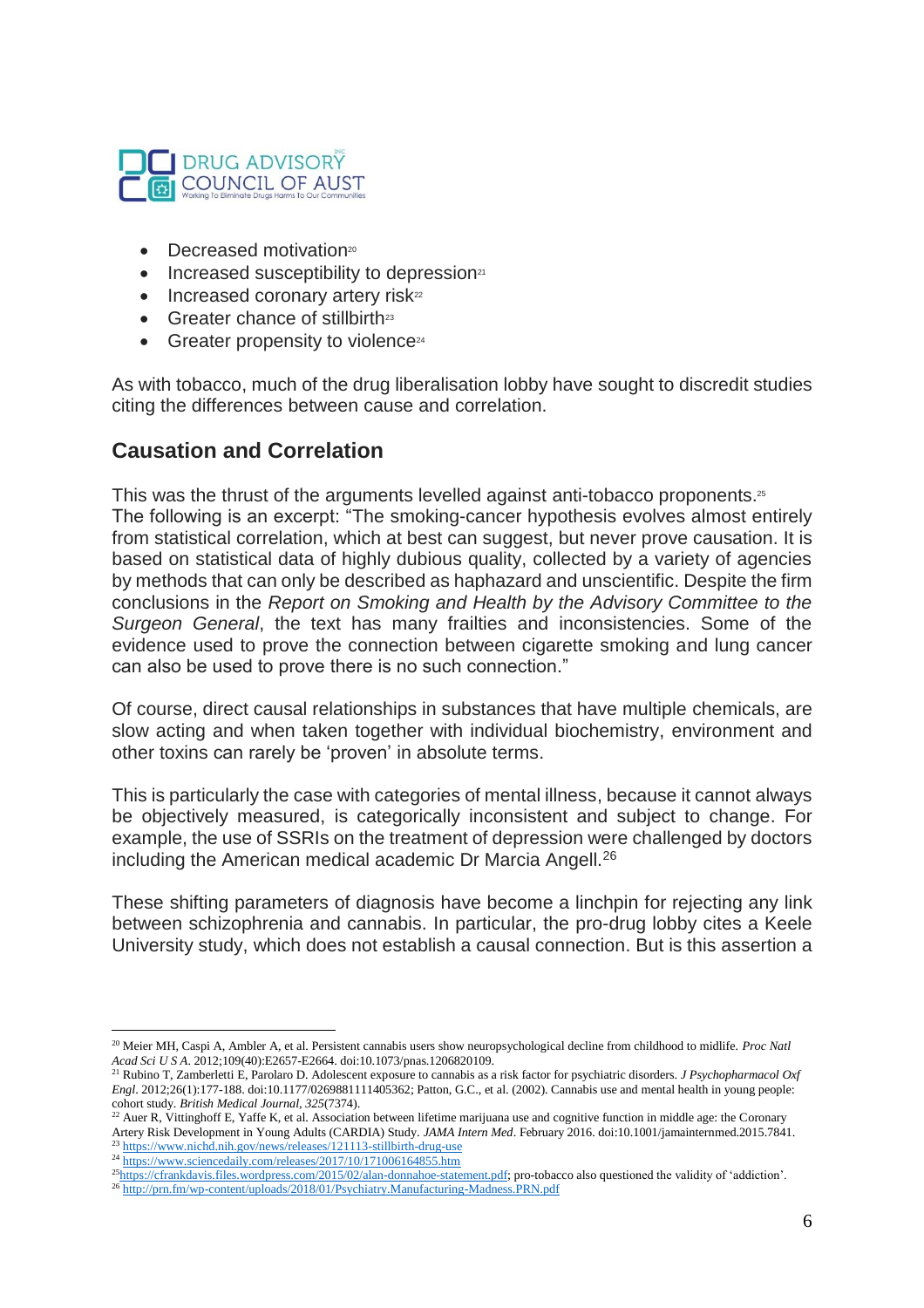

selective use of one part of the report's conclusions, while at the same time refusing to accept the report's admission to a correlation with psychosis and cannabis?

The researchers state, "Furthermore, an important limitation of many studies is that they have failed to distinguish the direction of association between cannabis use and psychosis; although using cannabis is associated with a greater risk of developing psychosis, there is also an evidence of increased cannabis use following psychosis onset (Hides et al., 2006; Ferdinand et al., 2005).

This is consistent with higher rates of substance use in general among psychotic patients (Gregg et al., 2007), and in psychiatric illness overall (Frisher et al., 2005). It is therefore difficult to establish a causal relationship."27

One plausible and probable explanation is that the data used for the research taken from the *General Practice Research Database* did not capture the most prevalent demographic. Widespread cannabis users in the UK are between12-15-years old and would likely visit an emergency room not a GP. Something the Keele University report acknowledges. It is also worth noting that other studies also support a relationship between cannabis and schizophrenia<sup>28</sup> including Professor Sir Robin Murray,<sup>29</sup> directly contrasting with Professor David Nutt, the authority cited by Senator Leyonhjelm in promoting recreational cannabis.<sup>30</sup>

Of course, anecdotal evidence of cannabis harms abounds<sup>31</sup>. The 2007 parliamentary report, *The winnable war on drugs: The impact of illicit drug use on families,* records numerous first and accounts of such stories in painstaking and heart-wrenching detail. This submission attaches the story of a Melbourne mother of three, who spoke on the anguish of her son's journey with marijuana addiction at a public drug forum. An excerpt is set out below:

*"As he spent more time in rehab he started to open up with me, sharing his journey. He told me that he first started using marijuana when he was 13 years old. He said, "Mom, they told me it was harmless fun! They said I could get off it anytime I wanted and that it was RECREATIONAL!"*

*WOW! I was stunned that that word was used to describe marijuana! REALLY, I said, horrified at the acceptance and complacency of something that had caused our family so much pain.*

<sup>&</sup>lt;sup>27</sup>[http://www.ukcia.org/research/keele\\_study/Assessing-the-impact-of-cannabis.pdf](http://www.ukcia.org/research/keele_study/Assessing-the-impact-of-cannabis.pdf)

<sup>28</sup> [http://www.schizophrenia.com/prevention/streetdrugs.html#](http://www.schizophrenia.com/prevention/streetdrugs.html)

<sup>&</sup>lt;sup>29</sup> <https://www.sussex.ac.uk/webteam/gateway/file.php?name=tsc-executive-summary1.pdf&site=75>

<sup>30</sup> <https://www.theguardian.com/commentisfree/2009/oct/29/cannabis-schizophrenia-classification>

<sup>31</sup> <https://www.marijuana-anonymous.org/literature/pamphlets/stories-by-teens>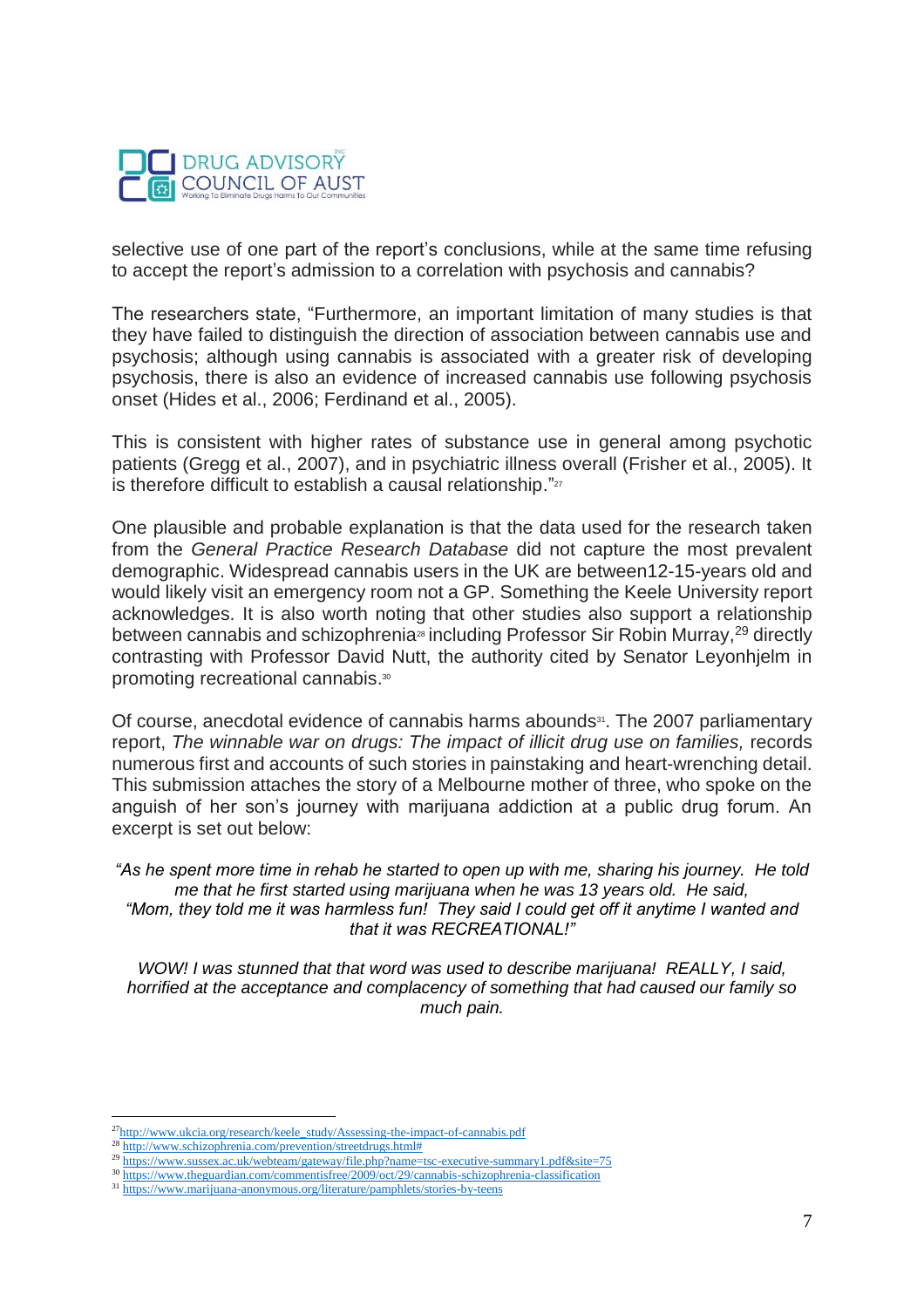

*It did not feel very recreational to me, lying in bed night after night for years wondering if my son would make it home alive while he trawled the streets late at night high on weed and hooning! <sup>32</sup>*

At a time when there is such a high prevalence of depression among teens and young adults and suicide is the leading cause of death in 15-24-olds in Australia,<sup>33</sup> and a variety of medications are prescribed particularly for rising instances ADHD; are lawmakers willing to dismiss the effects of another psychotropic drug and add it to the plethora of legal and illegal downers and uppers?

## **What's Your Poison? Claims that Cannabis is Less Toxic than Alcohol**

Briefly, the *[National Institute on Drug Abuse](http://www.drugabuse.gov/)* describes each drug.

While alcohol may start as a stimulant in small doses, NIDA defines it as a central nervous system depressant that is rapidly absorbed from the stomach and small intestine into the bloodstream. Intoxication can impair brain function and motor skills and heavy use can increase risk of certain cancers, stroke, and liver disease.

The main psychoactive (mind-altering) chemical in marijuana is delta-9 tetrahydrocannabinol or THC. When marijuana is smoked, THC rapidly passes from the lungs into the bloodstream, which carries the chemical to the brain and other organs.

The agency concludes, "Claiming that marijuana is less toxic than alcohol cannot be substantiated since each possess their own unique set of risks and consequences for a given individual."

### **Alcohol and Cannabis Metabolisation**

 $\overline{a}$ 

Furthermore, while both substances are open to wide scale abuse the reasons for using each one varies significantly.

Alcohol can be consumed moderately and as it is water soluble can expelled in 24 hours.

<sup>33</sup> [https://www.aacap.org/Shared\\_Content/AACAP\\_Sign\\_In.aspx?WebsiteKey=a2785385-0ccf-4047-b76a-](https://www.aacap.org/Shared_Content/AACAP_Sign_In.aspx?WebsiteKey=a2785385-0ccf-4047-b76a-64b4094ae07f&LoginRedirect=true&)[64b4094ae07f&LoginRedirect=true&;](https://www.aacap.org/Shared_Content/AACAP_Sign_In.aspx?WebsiteKey=a2785385-0ccf-4047-b76a-64b4094ae07f&LoginRedirect=true&) [https://www.rightstep.com/teen-drug-addiction/adderall-ritalin-and-teens-the-cold-hard-facts-about-](https://www.rightstep.com/teen-drug-addiction/adderall-ritalin-and-teens-the-cold-hard-facts-about-adhd-drug-abuse/)

 $32$  Testimony by an Australian mother of three at a public drugs forum in Melbourne,  $29<sup>th</sup>$  May 2018.

[adhd-drug-abuse/;](https://www.rightstep.com/teen-drug-addiction/adderall-ritalin-and-teens-the-cold-hard-facts-about-adhd-drug-abuse/) [https://www.aph.gov.au/About\\_Parliament/Parliamentary\\_Departments/Parliamentary\\_Library/pubs/BN/2011-](https://www.aph.gov.au/About_Parliament/Parliamentary_Departments/Parliamentary_Library/pubs/BN/2011-2012/Suicide#_Toc299625622) [2012/Suicide#\\_Toc299625622](https://www.aph.gov.au/About_Parliament/Parliamentary_Departments/Parliamentary_Library/pubs/BN/2011-2012/Suicide#_Toc299625622)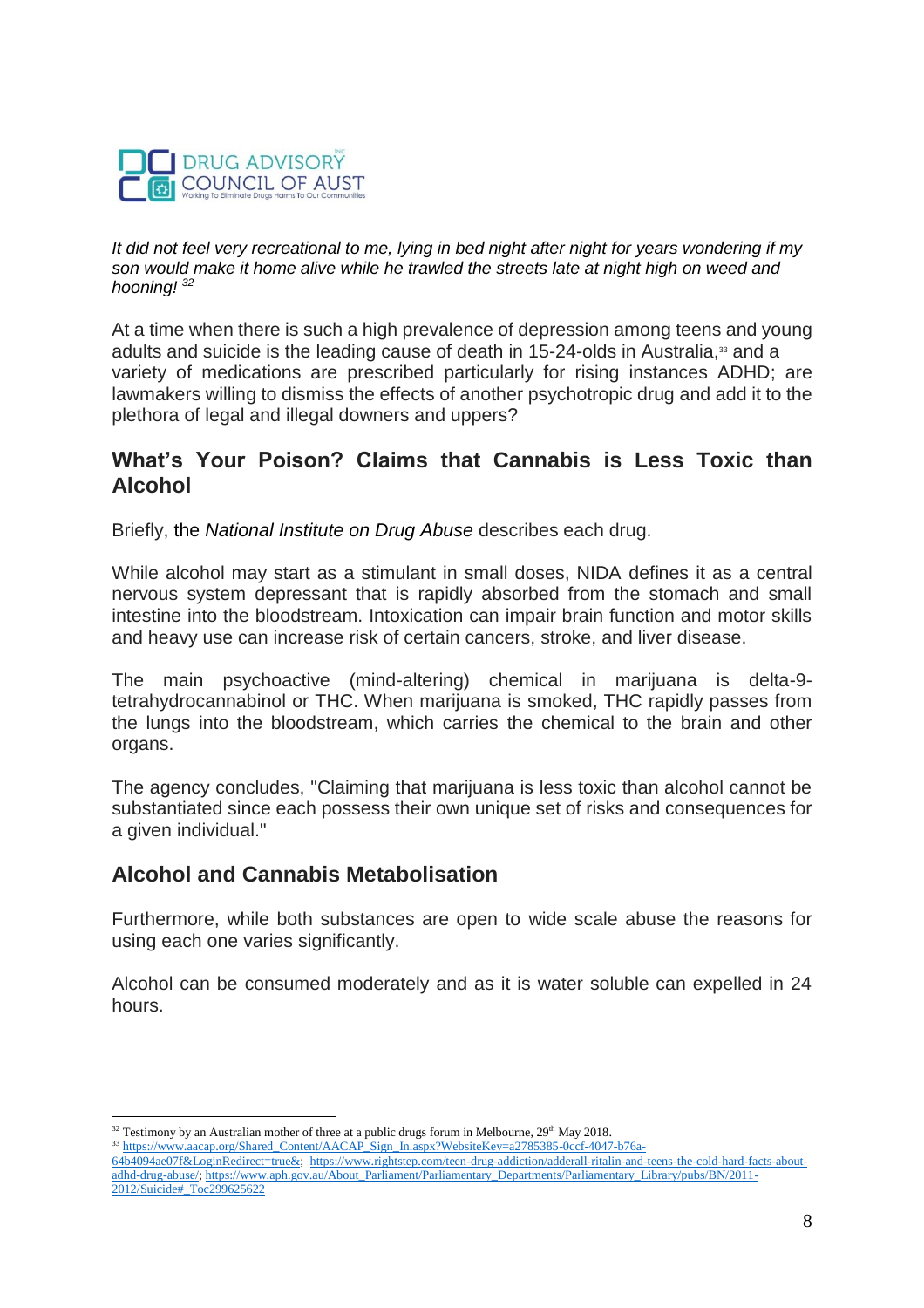

The primary reason for taking cannabis recreationally is to obtain a 'high' and as all the chemicals are fat soluble, it accumulates in fat cells throughout the body and can remain in the body for weeks, even months.

Furthermore, as stated earlier, because of plant variety, complexity and each individuals' biochemistry there is no safe level of drug use.

*"In the end, he used to take very long, hot showers. I never knew why until one day the shower had been going for about an hour and a half and I thought I had better check on him. I opened the door and the steam bellowed out and when it settled I saw my 6* foot, 4-inch son, curled up on the shower floor writhing in pain. I looked up and saw the *precipitation on the walls was dripping down and it wasn't clear like water, but a brown tar colour covering every side of the bathroom walls. This nightmare I was looking at stays with me even today. I was so shocked! What was happening to him! It took me a while to work out, but I eventually realised that his liver and kidneys were not coping with the toxic chemical load in his body and needed help to expel them." 34*

*"The skin is another organ that the body uses to expel toxins and this long showering habit was his body compelling him to sweat it out to help his kidneys and liver that were not managing anymore. I read up on a condition called Cannabinoid Hyperemesis Syndrome, which is compulsive hot water showers from long-term, heavy marijuana use. Symptoms include vomiting, nausea and terribly sore stomachs, only relieved by hot sweaty baths or showers. His body was going into a toxic state and was not coping. I don't think he at that stage thought that cannabis was harmless or recreational.*

*He said to me one day "Mom, I thought I could stop it any time I wanted but my body let me down."<sup>35</sup>*

Of course, both drugs are linked with a high frequency of motor vehicle accidents.<sup>36</sup>

Yet politicians seemed determined to keep pushing another drug into mainstream use.

In 2014, Barak [Obama](http://www.newyorker.com/reporting/2014/01/27/140127fa_fact_remnick?currentPage=all) in an interview with the *New Yorker* said that marijuana is no more dangerous than alcohol and went on to disclose his own experiences of smoking cannabis as a teenager. This opened the door to broader conversation about legalising or decriminalising a drug that is on the federal government's most restrictive list.<sup>37</sup>

Obama's confession no doubt intensified the belief that cannabis is relatively safe and added more clout to pro-legalisation proponents such as the *Marijuana Policy Project's*, Mason Tvert, who stated, "Voters are recognizing that marijuana is not as

 $^{34}$  Testimony by an Australian mother of three at a public drugs forum in Melbourne,  $29^{\text{th}}$  May 2018.

 $35$  Testimony by an Australian mother of three at a public drugs forum in Melbourne,  $29<sup>th</sup>$  May 2018.

<sup>&</sup>lt;sup>36</sup> M. Asbridge, J. A. Hayden, J. L. Cartwright. Acute cannabis consumption and motor vehicle collision risk: systematic review of observational studies and meta-analysis. *BMJ*, 2012; 344 (feb09 2): e536 DOI: 10.1136/bmj.e536;

http://www.dailymail.co.uk/health/article-4971644/Cannabis-linked-66-rise-traffic-deaths-Colorado.html <sup>37</sup> [https://www.dea.gov/pr/multimedia-library/marijuana\\_position.pdf](https://www.dea.gov/pr/multimedia-library/marijuana_position.pdf)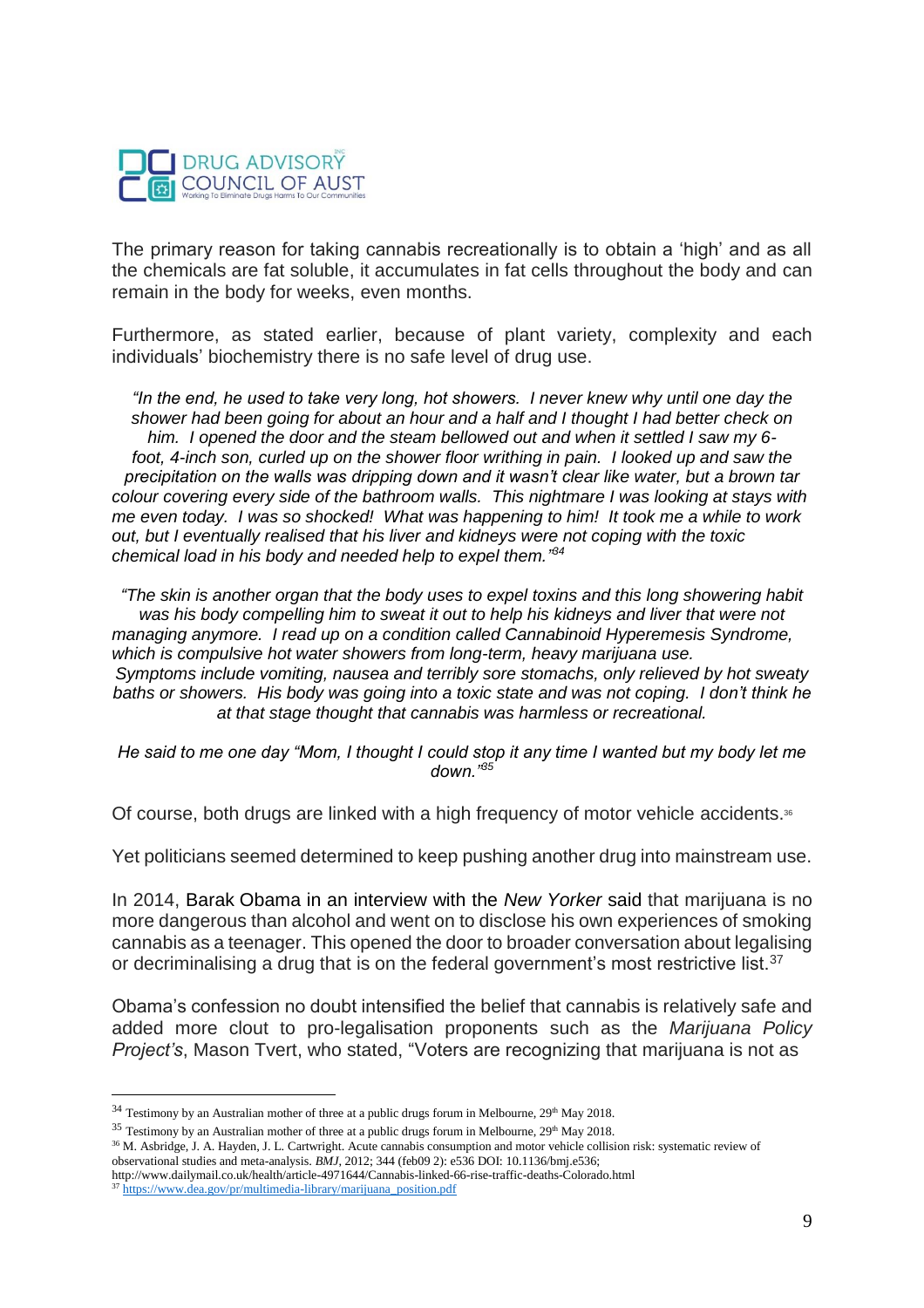

nearly harmful as they've been led to believe." A sentiment echoed by former *Executive Director of the National Organisation for the Reform of Marijuana Laws*  (NORML), Allen St. Pierre, (the main marijuana advocacy group in the United States, behind medical marijuana, decriminalization and legalisation).

St. Pierre stated that Obama gave one of the most convincing arguments for marijuana decriminalisation. "This is the first President of the United States who has a genuine history of using and enjoying marijuana," St. Pierre said. "He knows the right end of a joint."<sup>38</sup>

Former Rep. Patrick Kennedy, challenged the former president, stating he needs to brush up on his pot knowledge.

However, the key distinction lies in the fact that in the late 70s when Obama was in high school, the mean potency for marijuana was about three percent, according to Mahmoud El Sohly, director of marijuana research at University of Mississippi.<sup>39</sup>

Cannabis contains roughly 400 compounds, 70 of which are psychoactive. THC, or delta-9-tetrahydrocannabinol, is the main psychoactive ingredient in the marijuana plant. As stated earlier, the 'high' effect is the main reason for its recreational cannabis use.

'Two of the chemicals in marijuana are Tetrahydrocannabinol (THC) and Cannabidiol (CBD). THC is responsible for the psychoactive effect and CBD has antipsychotic and anti-anxiety properties. The ratio of THC to CBD is being manipulated by today's producers to provide their customers with a greater 'high'. These higher potency products are known to increase the risk of addiction. THC is fat soluble and goes directly to the brain. The brain is sixty (60) percent fat. A minimal amount resides in the blood stream following smoking or eating edible products.' <sup>40</sup>

However, the level of THC in a plant varies based on the strain and depends on the part of the plant used, but also how it is processed for consumption.

*The University of Mississippi Potency Monitoring* project analysed tens of thousands of marijuana samples confiscated by state and federal law enforcement agencies since 1972. The average potency of all seized cannabis has increased from a concentration of 3.4 percent in 1993 to about 8.8 percent in 2008. Potency in sinsemilla, (a highly potent marijuana from female plants that are specially tended and

 $\overline{a}$ <sup>38</sup> https://www.businessinsider.com.au/marijuanas-top-lobbyist-told-us-why-there-will-be-several-viable-legalization-bills-next-year-incongress-2012-11?op=1&r=US&IR=T

<sup>39</sup> [http://www.calgarycmmc.com/Ebooks%20%20i%20j%20k%20l%20m%20n%20o/Mahmoud%20A.%20ElSohly%20-](http://www.calgarycmmc.com/Ebooks%20%20i%20j%20k%20l%20m%20n%20o/Mahmoud%20A.%20ElSohly%20-%20Marijuana%20and%20the%20Cannabinoids.pdf) [%20Marijuana%20and%20the%20Cannabinoids.pdf](http://www.calgarycmmc.com/Ebooks%20%20i%20j%20k%20l%20m%20n%20o/Mahmoud%20A.%20ElSohly%20-%20Marijuana%20and%20the%20Cannabinoids.pdf)

<sup>40</sup> McColl P., et al, *The Pied Pipers of Pot: Protecting Youth from the Marijuana Industry,* Grafton and Scratch Publishers, Canada, 2017, p. 39.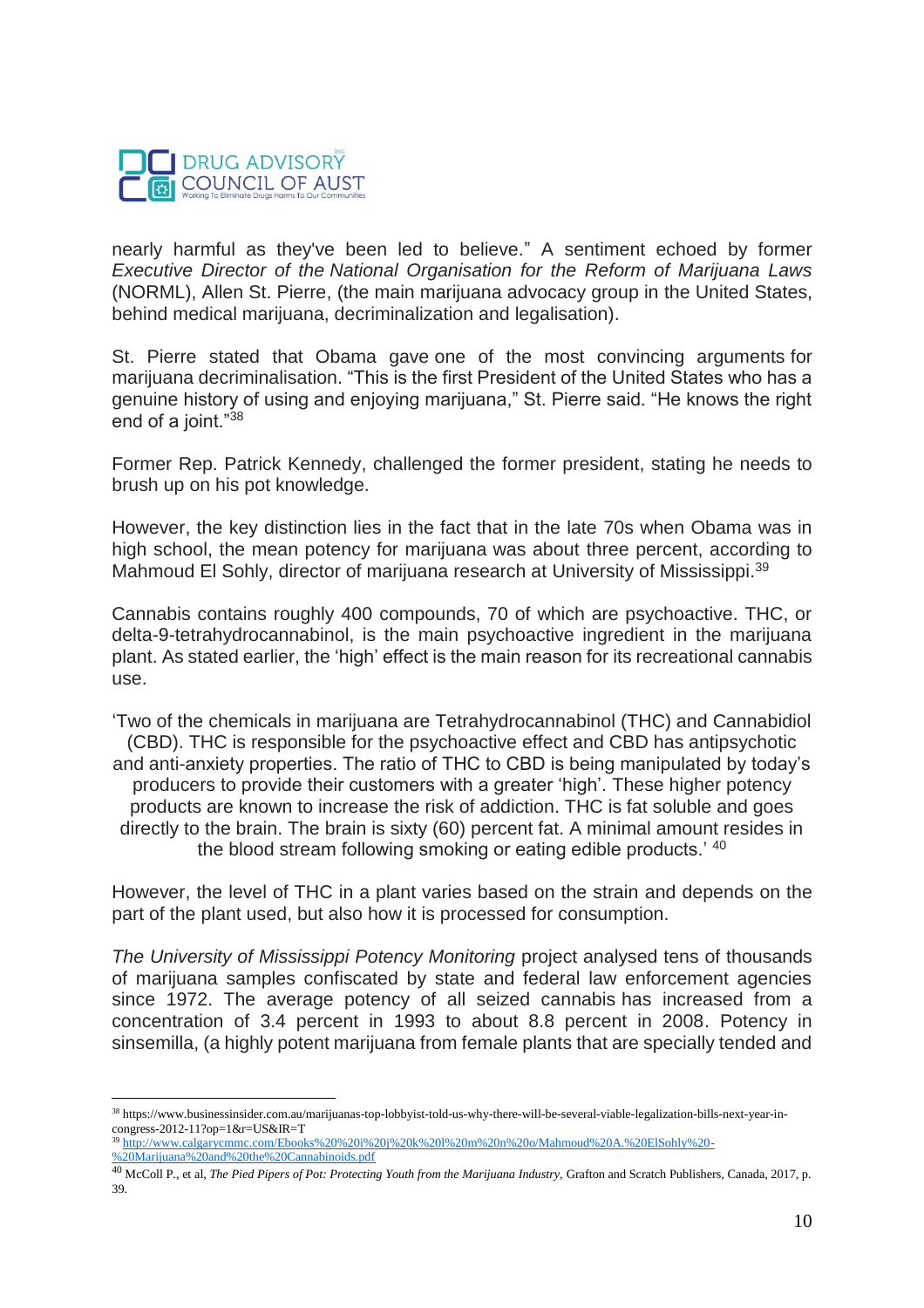

kept seedless by preventing pollination in order to induce a high resin content)<sup>41</sup> in particular has jumped from 5.8 percent to 13.4 percent during that same time period. Noting that the psychoactive ingredient in marijuana has increased in recent decades,

the NIH warns that "daily use can have stronger effects on a developing teen brain than it did 10 or 20 years ago".

The UN also gives similar findings noting the emergence of synthetic marijuana sold under names such as "Spice" and "K2", as new psychoactive substances that have been increasing in potency and effect.

These include:

- Increased emergency room visits.<sup>42</sup>
- Increased systems of tachycardia, psychosis, agitation, anxiety, breathing difficulties and seizures.
- unpredictable negative psychological and physiological effects. Intoxication with some forms of synthetic cannabinoids can have severe effects; for instance, in an outbreak in New York, people reported experiencing "zombielike" severe depressant effects after intoxication with the synthetic cannabinoid AMB-FUBINACA.
- Self-reported experiences of cannabis users who had recently used synthetic and natural cannabis show that almost all recent synthetic cannabinoid users reported that they had used natural cannabis, which they preferred and used for a greater number of days.
- Synthetic cannabinoids were associated with more overall negative effects, including greater effects on the lungs, hangover effects and a greater level of anxiety and paranoia.
- Natural cannabis was considered to produce more memory impairment than synthetic cannabinoids and was perceived to be more addictive.

Similar results were recorded in the UK's Home Office*: Cannabis Potency Study 2008* that found the overall the average THC potency remained at 15 per cent.<sup>43</sup>

 $\overline{a}$ <sup>41</sup> Merriam-Webster Medical Dictionary

<sup>&</sup>lt;sup>42</sup> "The Drug Abuse Warning Network (DAWN), a system for monitoring the health impact of drugs, estimated that in 2009, marijuana was a contributing factor in over 376,000 emergency room (ER) visits in the United States, with about two-thirds of patients being male, and 12 percent between the ages of 12 and 17.

<sup>43</sup> <http://www.dldocs.stir.ac.uk/documents/potency.pdf>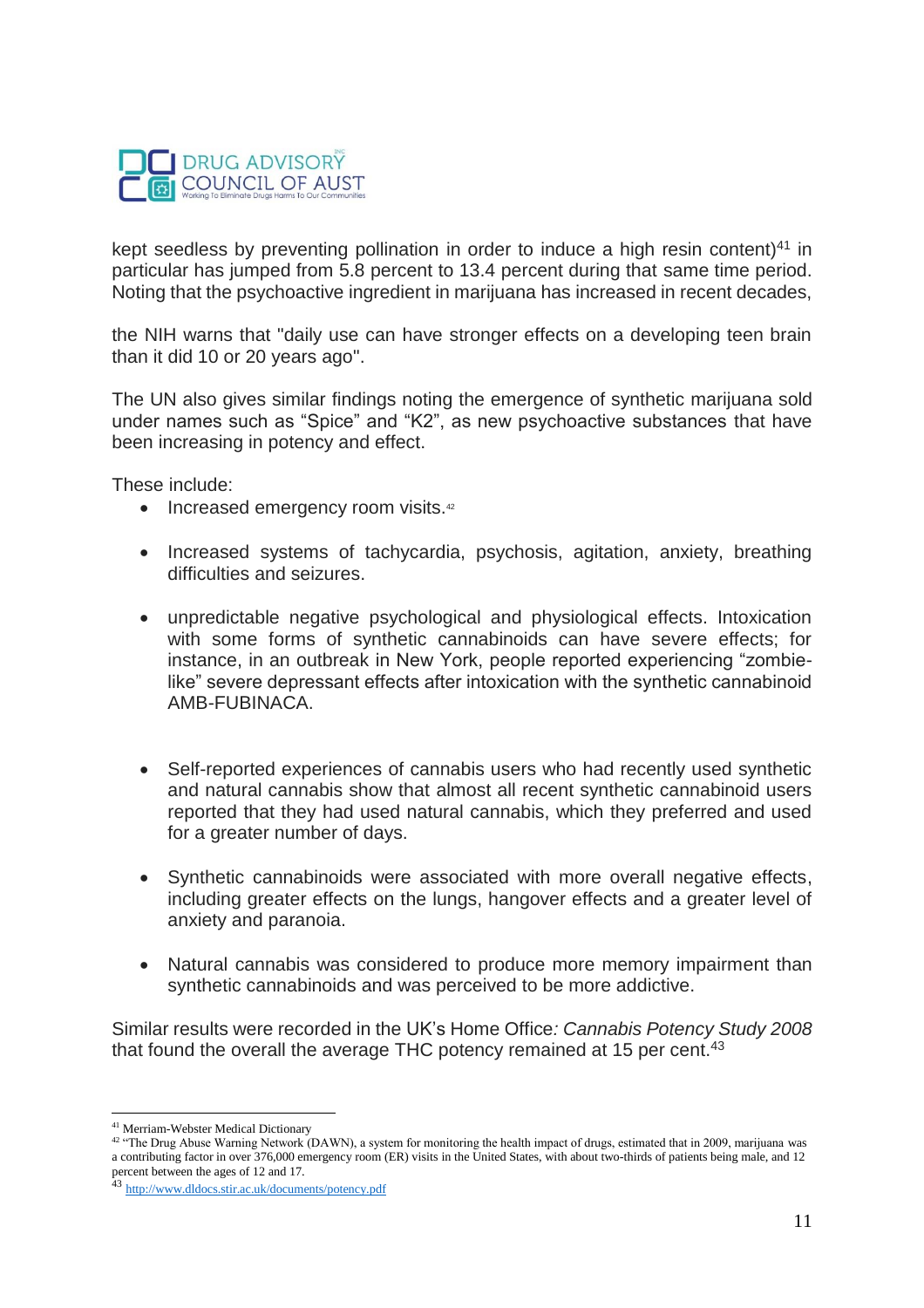

According to a 1998 Australian report: *A comparison of drug use and trends in three Australian states: findings from the illicit drug reporting system (IDRS),* the potency of cannabis was rated as high by the majority of IDU in the three states (Syd, Vic, Adel) tested.<sup>44</sup> It also found an estimated 1.7% of the sample met criteria for a cannabis use disorder, males being three times more likely than females to qualify for a cannabis use disorder.

Given the increased marijuana strength, it is unsurprising that high stakes drug dealers such as Alexander Malcolm Lane paid up to \$30,000 per drug mule to traffic cannabis seeds into Australia.<sup>45</sup>

### **Cannabis Imprisonment Statistics, Law Enforcement, Organised Crime and Taxation**

Senator Leyonhjelm states that the current prohibition on recreational cannabis puts pressure on the criminal justice system, props up organised and violent crime and stigmatises otherwise law-abiding citizens.

The evidence provided to support these claims are again outlined within the press release, *Why Legalising Marijuana Makes Sense*, where it is claimed that there are 80,000 cannabis related arrests per year, with \$100 million per year dedicated to maintaining the *Australian Federal Police* (AFP) and *Australian Border Force* (ABF).

However, according to the *Australian Criminal Intelligence Commission,* while there were 7,504 cannabis detections in 2015–16, the majority occurred through international mail (98.4 per cent).<sup>46</sup> Since all international mail is subject to border controls, costs for AFP and ABF cannot be directly attributed to cannabis any more than that of seizing other illegal products through mail such as biosecurity risks (seeds and grains), animal products and veterinary therapeutics, or life-like child sex dolls, methamphetamines and cocaine.<sup>47</sup> <sup>48</sup> Further, the AFP *s*eizes large proportions of *legal substances such as tobacco that has out stripped illicit drugs.*<sup>49</sup>

<sup>44</sup> https://ndarc.med.unsw.edu.au/sites/default/files/ndarc/resources/Mono.41.PDF , pg.37

<sup>45</sup> <https://www.couriermail.com.au/news/queensland/ex-bank-manager-ran-drug-ring/news-story/7ab4ecf8b24917104fa0f6587486420f> <sup>46</sup> https://www.anao.gov.au/work/performance-audit/screening-international-mail

<sup>47</sup> [http://www.heraldsun.com.au/news/national/how-australia-became-the-mail-order-capital-for-sick-fullsized-child-dolls-for-sex/news](http://www.heraldsun.com.au/news/national/how-australia-became-the-mail-order-capital-for-sick-fullsized-child-dolls-for-sex/news-story/cf296f2112732aaf803737e8db6f7587)[story/cf296f2112732aaf803737e8db6f7587](http://www.heraldsun.com.au/news/national/how-australia-became-the-mail-order-capital-for-sick-fullsized-child-dolls-for-sex/news-story/cf296f2112732aaf803737e8db6f7587) ;

<https://www.afp.gov.au/news-media/media-releases/illicit-substances-intercepted-mail>

<sup>48</sup> [http://www.heraldsun.com.au/news/national/how-australia-became-the-mail-order-capital-for-sick-fullsized-child-dolls-for-sex/news](http://www.heraldsun.com.au/news/national/how-australia-became-the-mail-order-capital-for-sick-fullsized-child-dolls-for-sex/news-story/cf296f2112732aaf803737e8db6f7587)[story/cf296f2112732aaf803737e8db6f7587](http://www.heraldsun.com.au/news/national/how-australia-became-the-mail-order-capital-for-sick-fullsized-child-dolls-for-sex/news-story/cf296f2112732aaf803737e8db6f7587) ;

<https://www.afp.gov.au/news-media/media-releases/illicit-substances-intercepted-mail>

<sup>49</sup> [http://www.heraldsun.com.au/news/law-order/illegal-tobacco-seizure-in-australia-outweighs-all-other-illicit-drugs/news-](http://www.heraldsun.com.au/news/law-order/illegal-tobacco-seizure-in-australia-outweighs-all-other-illicit-drugs/news-story/1f8a79d8f8ee6ca1881d6f8f5c073d12)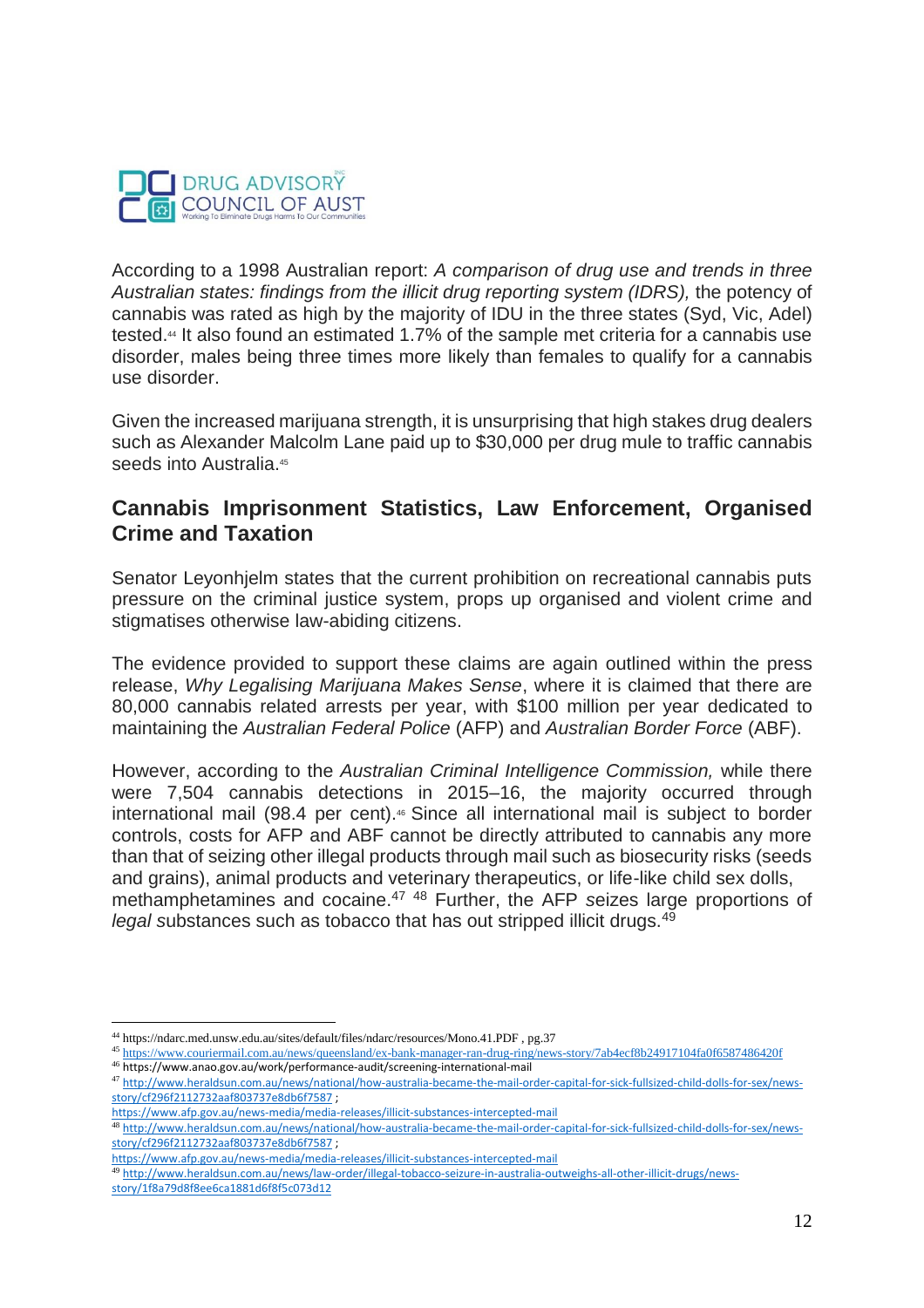

#### **With respect to the Senator's statement that 80,000 Australian inmates are charged with marijuana related crimes as consumers this also needs to be challenged.**

The ABS December Quarter 2017 reported the entire full-time prison population was less than 42,000. 50

A breakdown of incarceration rates from ABS data <sup>51</sup> (2015–16 to 2016–17) according to the offenders' principal offences are as follows:

- 1. Homicide and related offences decreased for the second successive year, down by 5 per cent or 37 offenders
- 2. Robbery/extortion increased by 6 per cent or 194 offenders
- 3. Theft increased by 4 per cent or 3,025 offenders
- 4. Illicit drug offences decreased 3% or 2,044 offenders

(This was the first time the number of illicit drug offenders declined since the beginning of the time series in 2008–09.)

The data the Senator is seeking to attribute to cannabis related arrests would be synonymous with taking all of the motor vehicle related offences (parking fines and speeding offences) and conflating these with motor vehicle related crimes (culpable and dangerous driving, etc.).

Whereas data collected in 2016 through self-reporting, reveals that 45 per cent of detainees tested positive for cannabis, <sup>52</sup> this statistic does indicate the *reason* for their incarnation. What is known from another study focussed on adults in full-time custody in Australia in 2009, is prison inmates have a history of high levels of drug use prior to imprisonment.<sup>53</sup>

Therefore, the following questions need a clarification from Senator Leyonhjelm.

1. Is this figure of 80,000 cannabis consumers due to primarily possessing cannabis?

<sup>50</sup> <http://www.abs.gov.au/ausstats/abs@.nsf/mf/4512.0?OpenDocument>

<sup>51</sup><http://www.abs.gov.au/AUSSTATS/abs@.nsf/allprimarymainfeatures/DA308C67766C3735CA257751001BD477?opendocument> <sup>52</sup> <http://crimestats.aic.gov.au/DUMA/>

<sup>53</sup>[https://www.researchgate.net/publication/263203599\\_Detection\\_of\\_drugs\\_in\\_Australian\\_prisons\\_Supply\\_reduction\\_strategies](https://www.researchgate.net/publication/263203599_Detection_of_drugs_in_Australian_prisons_Supply_reduction_strategies) [accessed Jun 11 2018].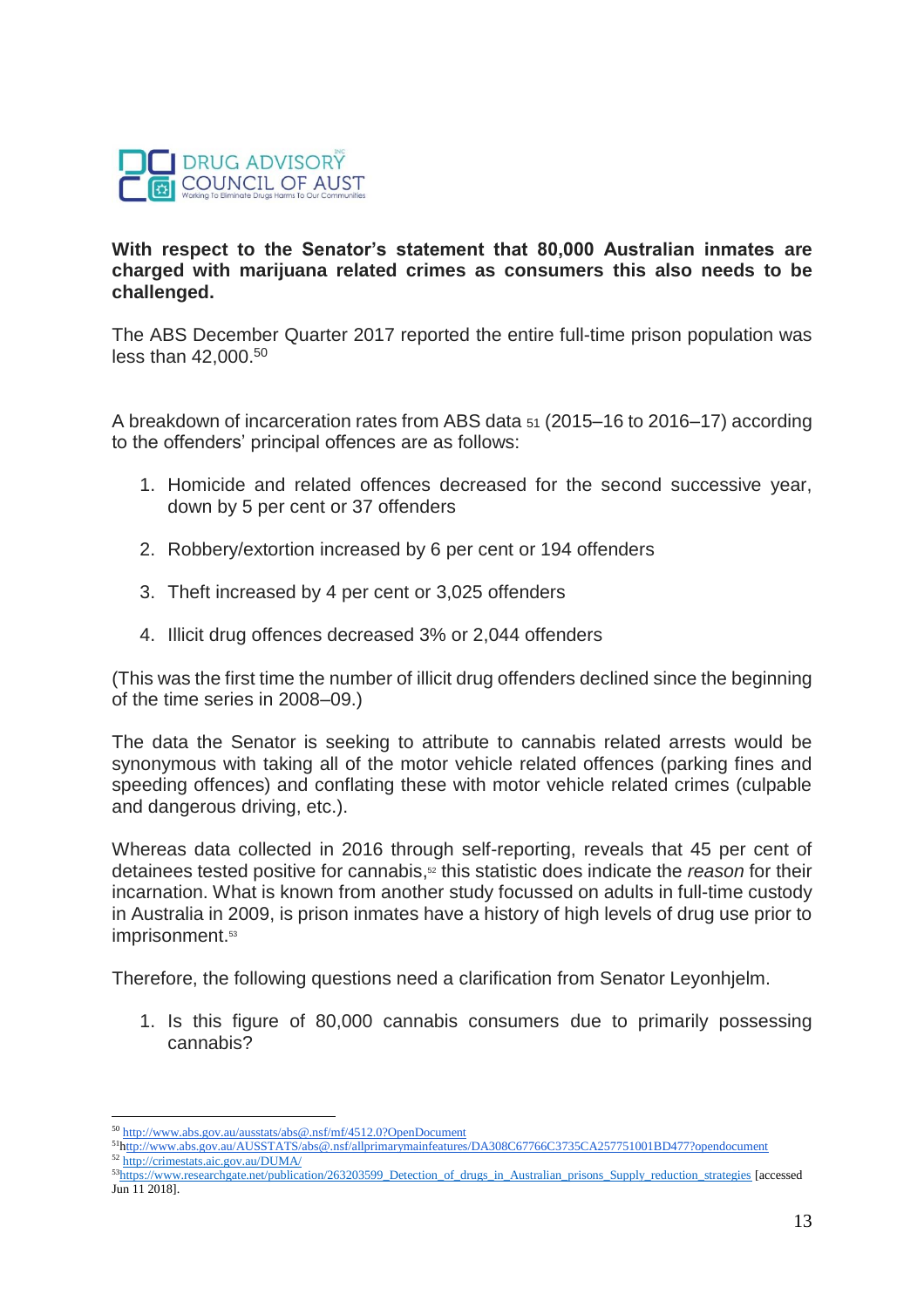

- 2. Was the offence part of multiple criminal charges? That is, cannabis and dangerous driving or cannabis and multiple drug taking, or trafficking, etc?
- 3. Did the charge lead to conviction and/or prison time?

The persistent assertions of high records of cannabis consumers filling prison cells is also debunked by Carnegie Mellon's, Jonathan Caulkins, formerly the co-director of Rand's drug policy research centre. Caulkins found that more than 85 per cent of prison inmates for all drug-law violations were clearly involved in drug distribution and the records of most of the remaining prisoners had at least some suggestion of distribution involvement.

Whereas, approximately 0.5 per cent of the total prison population was involved with marijuana possession. This finding was consistent with other mainstream estimates but not from the *Marijuana Policy Project* (a pro-legalization lobby organisation), which Caulkins explains, "naively … assumes that all inmates convicted of possession were not involved in trafficking." He determined that "an implication of the new figure is that marijuana decriminalisation would have almost no impact on prison populations."<sup>54</sup>

### **Claims of Reduction in Organised Crime**

Drug dealers make a comfortable living from low cost, high yield products and specialise in circumventing the law (Pablo Escobar would either bribe or, failing that, kill politicians, judges and policemen), why would legalisation suddenly cause criminals to give up their stake in a lucrative investment?

As noted earlier, Australian drug king, Alexander Malcolm Lane, was a Queensland grazier, who along with importing cannabis seeds, grew potent drug hybrids on at least ten plantations across Queensland's Cape York Peninsula and around Cairns. He used helicopters to fly harvested crops from remote plantations to a network of inland roads for transport into Sydney and Melbourne.

Organised criminal syndicates are always adaptable to changing political and economic environments and adept at seeking to commercialise and exploit human nature. And as marijuana is the most widely used drug in the world, it is unlikely to decrease any associated criminal activity.

This is witnessed by the nexus between human trafficking and illicit drugs, which includes cannabis, particularly in harvesting farms. This is witnessed in both Western and third world countries.<sup>55</sup>

 $\overline{a}$ <sup>54</sup> <https://learnaboutsam.org/the-issues/marijuana-and-whos-in-prison/>

<sup>55</sup> [https://kobi5.com/news/human-trafficking-in-the-marijuana-industry-55961/;](https://kobi5.com/news/human-trafficking-in-the-marijuana-industry-55961/) [https://www.independent.co.uk/news/uk/home-news/uk](https://www.independent.co.uk/news/uk/home-news/uk-cannabis-cultivation-marijuana-farm-vietnamese-minors-children-short-film-a7999426.html)[cannabis-cultivation-marijuana-farm-vietnamese-minors-children-short-film-a7999426.html;](https://www.independent.co.uk/news/uk/home-news/uk-cannabis-cultivation-marijuana-farm-vietnamese-minors-children-short-film-a7999426.html)

[https://www.thecalifornian.com/story/news/2018/06/06/human-trafficking-investigated-legal-weed-business-south-salinas/679734002/;](https://www.thecalifornian.com/story/news/2018/06/06/human-trafficking-investigated-legal-weed-business-south-salinas/679734002/)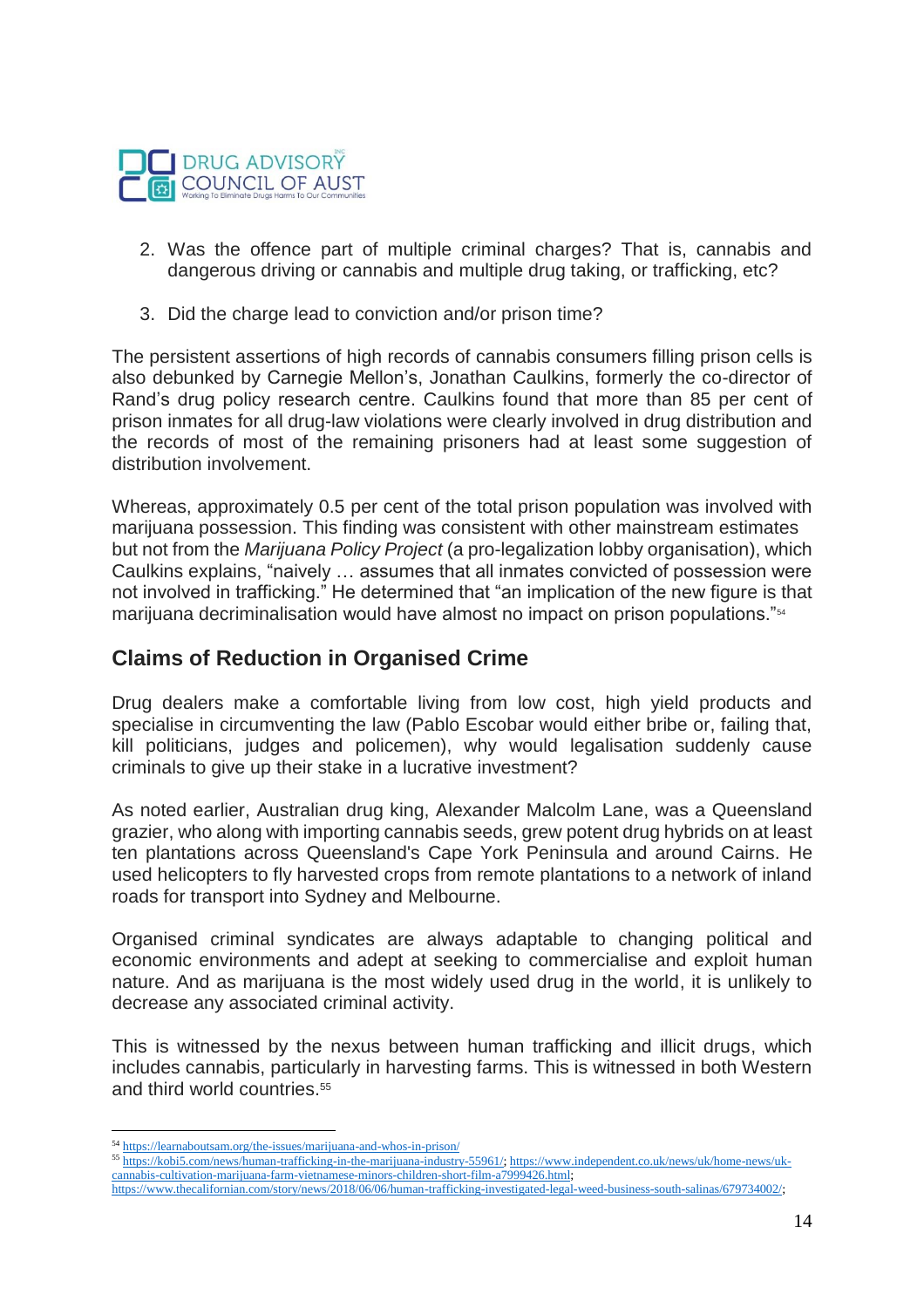

It follows a similar trend within countries where prostitution has been legalised, yet sex trafficking has increased<sup>56</sup> compared with countries where prostitution is prohibited. The scale effect of legalising prostitution, i.e. expansion of the market, outweighs the substitution effect, where legal sex workers are favoured over illegal workers. Moreover, the report states that the increase is more likely to be prevalent in nations with higher disposable incomes as they possess more purchasing power.

Such an example is transferable to all cases of highly profitable illegal trades.

Canada has one of the world's largest illegal marijuana markets and is a major exporter to nations such as Australia. $57$  With recent cannabis legalisation in Canada and the push for Australia to follow suit, this network will only strengthen. Once more, changes in the law will merely shift criminal behaviour.

This was the position of a December draft paper to the Canadian parliament.<sup>58</sup>

The key concerns are summarised below:

- The experiences of other jurisdictions and of the regulation of alcohol and tobacco in Canada have shown, regulating a substance does not remove it from illicit markets as evidenced by importation and sales of contraband tobacco. (This trend is supported from data showing alcohol, tobacco and prescription drugs that all remain the most widely used goods globally).<sup>59</sup>
- "Given the degree to which organized crime is currently involved in the marijuana market, they could continue to produce marijuana illicitly and may attempt to infiltrate a regulated industry."
- Canada's illegal market for marijuana is estimated to be worth billions of dollars and organized crime is known to play a major role in illicit production, importation and distribution, the paper says. That means those who obtain pot are exposed to criminal elements.
- Pressure from criminal elements to use more serious and dangerous drugs such as cocaine and crystal meth.
- Enticement of purchasers to become local distributors and therefore embark on a serious criminal path.

<sup>59</sup> [https://illicittrade.com/reports/downloads/ITIC%20-%20Illicit%20Trade%20in%20Tobacco%20Products%20booklet%20-](https://illicittrade.com/reports/downloads/ITIC%20-%20Illicit%20Trade%20in%20Tobacco%20Products%20booklet%20-%202nd%20edition%20Sept.%202013.pdf)

[http://theconversation.com/trafficked-to-grow-cannabis-vietnamese-migrants-are-being-exploited-in-britain-83738;](http://theconversation.com/trafficked-to-grow-cannabis-vietnamese-migrants-are-being-exploited-in-britain-83738) <https://www.theguardian.com/global-development/2015/may/23/vietnam-children-trafficking-nail-bar-cannabis>

<sup>&</sup>lt;sup>6</sup> <https://orgs.law.harvard.edu/lids/2014/06/12/does-legalized-prostitution-increase-human-trafficking/>

<sup>57</sup> [https://www.unodc.org/wdr2017/field/Booklet\\_3\\_Plantbased\\_drugs.pdf](https://www.unodc.org/wdr2017/field/Booklet_3_Plantbased_drugs.pdf) <sup>58</sup> <http://www.cbc.ca/news/politics/marijuana-legalization-organized-crime-1.3551204>

[<sup>%202</sup>nd%20edition%20Sept.%202013.pdf](https://illicittrade.com/reports/downloads/ITIC%20-%20Illicit%20Trade%20in%20Tobacco%20Products%20booklet%20-%202nd%20edition%20Sept.%202013.pdf)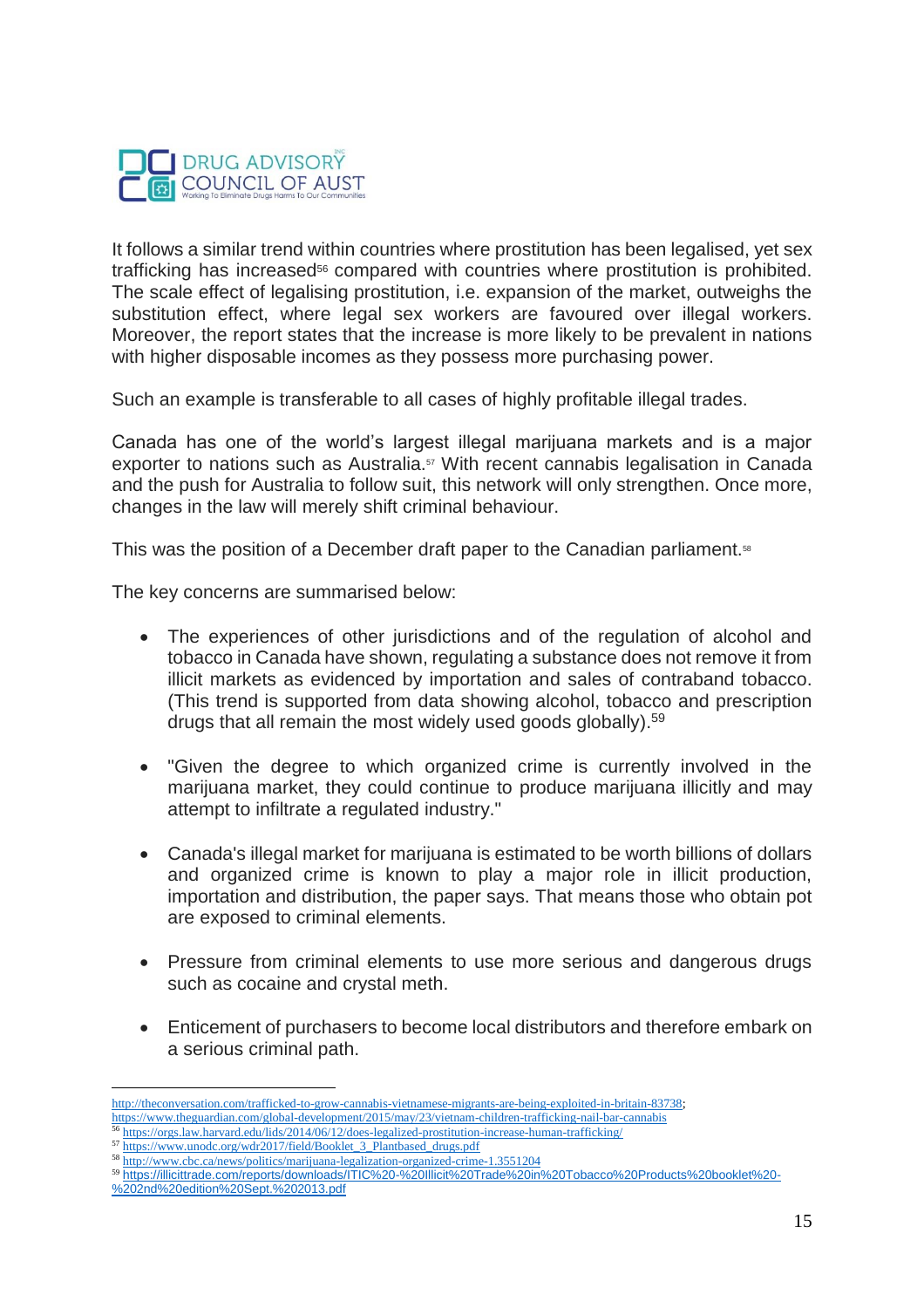

• Exposure to extortion, particularly those who do not pay for purchases or, if entangled in dealing, fail to follow orders or meet quotas.

In addition, where traditional criminal gangs move on to other less detectable products (usually smaller synthetic drugs), they remain a presence domestically, as this author explains, "the Mafia and individual members of big biker clubs generally profit by allowing others to grow and sell marijuana in their claimed territory in exchange for kicking a percentage upstairs. Growers and dealers who refuse to play along can expect a visit – usually in the form of a home invasion – that often combines robbery with assault. But that happens to a lot of other businesses, too – such as tattoo shops, leather stores, gyms, bars and restaurants."<sup>60</sup>

The trend in marijuana is cultivating plants indoors.<sup>61</sup> This has become so widespread that entire law enforcement courses are dedicated to its detection, particularly as it relates to a growing number of criminal and terrorist organisations using it to finance their operations.<sup> $62$ </sup> And discussed earlier, it is synthetic cannabis that is showing the highest THC potency.

This adds another layer of complexity to the Australian Greens proposal that recommends the slowing down of illegal cannabis activity by legislating to allow individuals to grow six plants for personal consumption. However, in a low-regulated market with minimal risk of detection, drug dealers can easily manipulate any number of disadvantaged individuals. A particularly attractive proposition for cash strapped students who could grow six plants indoors with an average harvest time of three to five months.

# **Net Community Benefit**

 $\overline{a}$ 

The tax revenue estimates set forward by Senator Leyonhjelm rely on key assumptions and deliberately focus on one side of the economic equation. First, that a sizeable bulk of drug dealing will disappear; second, that recreational marijuana has limited downstream health-related costs.

This submission has already presented data and case studies that give sensible and compelling reasons why both these factors will not decrease with legalisation.

To give further weight to this view, a closer inspection of Colorado is examined as it often touted as the pin-up state for successful marijuana legalisation.

<sup>60</sup> <https://globalnews.ca/news/3791535/dont-expect-legal-pot-to-cripple-organized-crime-sfu-criminologist/>

<sup>61</sup> <https://www.recoveryfirst.org/blog/indoor-marijuana-grow-operations-on-the-rise/>

<sup>62</sup> http://www.catlet.org/coursesoffered/marijuanaorganizedcrimeandterrorism.php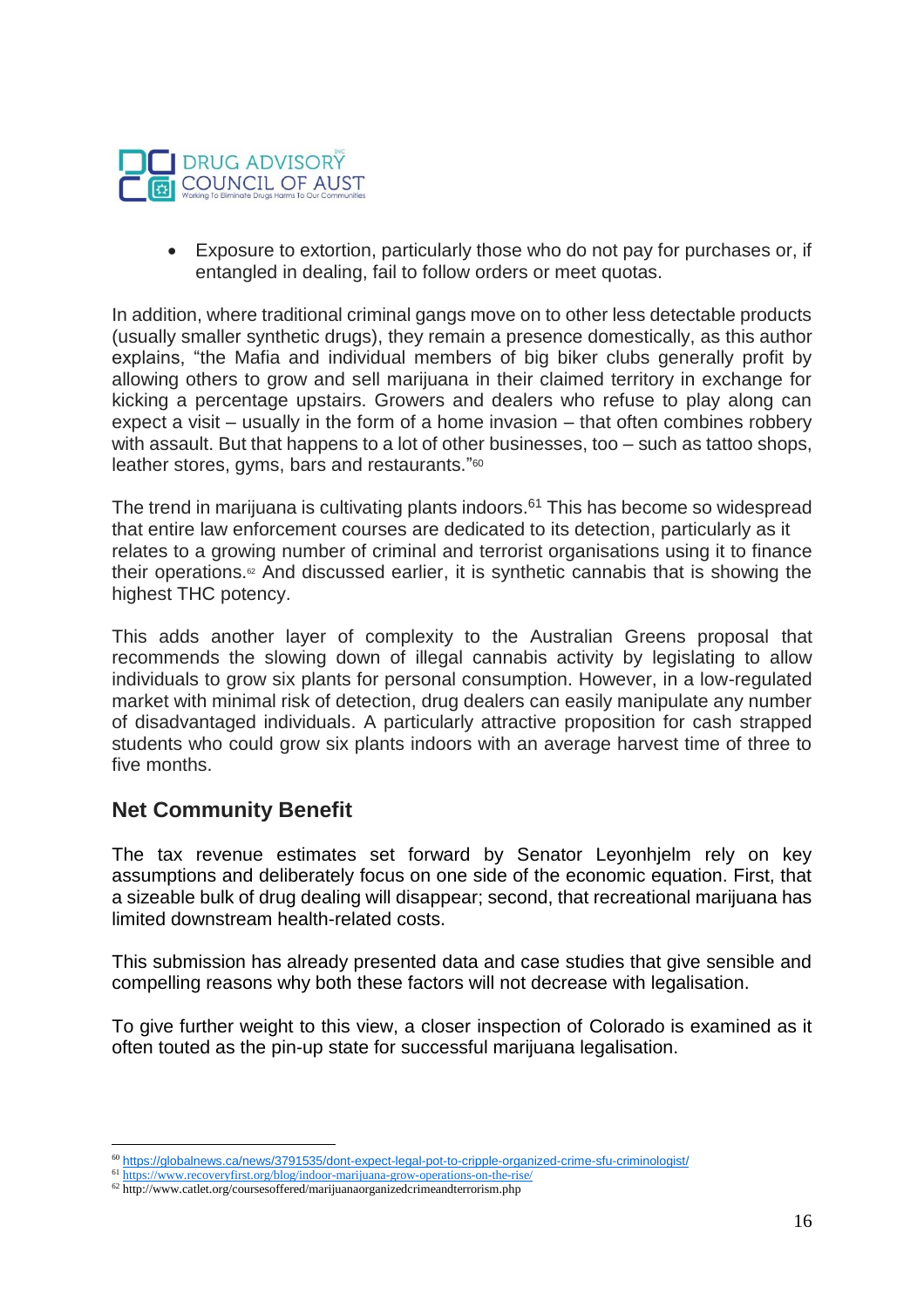

Drug cartels are keeping law officials busy by paying "weed farmers" to grow plants in the states vast forests and selling out of shop fronts.<sup>63</sup>

Further, the state's rate of fatal vehicle crashes almost doubled, mirroring the results of a 20-year study that found driving after smoking cannabis doubles the risk of having a car crash.<sup>64</sup> And since drug use is linked with high risk behaviour, it's unsurprising that many drivers testing positive for marijuana were detected with both alcohol and marijuana. However, since marijuana testing in Colorado is not compulsory, actual figures may be higher.65

This leads to another problem left out of the analysis—workplace and insurance costs. A recent study put marijuana use among workers in production, life, physical and social science, sales, installation, maintenance and repair at 19 to 21 percent. If marijuana is legalised what will be the added costs to the workforce in absenteeism, accidents, healthcare, additional workplace training and insurance premiums?<sup>66</sup>

Or what of discrimination claims against employers who choose not to employee marijuana users or prohibit its use during 'off times'? And how would legislation deal with athletes promoting cannabis as a natural performance enhancing substance? $67$ These issues are already being dealt with in the US.

All of these consequences taken together with reports of increasing homeless pot smokers seeking refuge in Colorado (the estimated costs of \$45,183 per homeless person per year) keep straining an already overburdened health care system, increase regulatory costs and decreasing the revenue raised through legalisation.<sup>68</sup> And it is only when these costs are modelled into the Senator's revenue calculations that a more accurate picture of net economic and community benefits can be fully assessed.

# **Cannabis Taxation and Regulation**

 $\overline{a}$ 

Senator Leyonhjelm's appeals to the purported \$300 million annual revenue tax gains from cannabis legalisation.

<sup>63</sup> <https://coloradopolitics.com/illegal-pot-busts-are-booming-across-colorados-forests-are-cartels-to-blame/> ; [https://www.denverpost.com/2013/11/22/fed-raids-on-colorado-marijuana-businesses-seek-ties-to-colombian](https://www.denverpost.com/2013/11/22/fed-raids-on-colorado-marijuana-businesses-seek-ties-to-colombian-drug-cartels/)[drug-cartels/](https://www.denverpost.com/2013/11/22/fed-raids-on-colorado-marijuana-businesses-seek-ties-to-colombian-drug-cartels/)

<sup>64</sup> [http://www.dailymail.co.uk/news/article-2783111/The-terrible-truth-cannabis-Expert-s-devastating-20-year](http://www.dailymail.co.uk/news/article-2783111/The-terrible-truth-cannabis-Expert-s-devastating-20-year-study-finally-demolishes-claims-smoking-pot-harmless.html)[study-finally-demolishes-claims-smoking-pot-harmless.html](http://www.dailymail.co.uk/news/article-2783111/The-terrible-truth-cannabis-Expert-s-devastating-20-year-study-finally-demolishes-claims-smoking-pot-harmless.html)

<sup>65</sup> <https://www.denverpost.com/2017/08/25/colorado-marijuana-traffic-fatalities/> ;

<https://www.sciencedirect.com/science/article/abs/pii/S0167629615000351>

<sup>66</sup> <https://abcnews.go.com/US/people-marijuana-based-professions-study/story?id=54417564>

<sup>67</sup> [https://www.independent.co.uk/news/world/americas/marijuana-cannabis-law-legal-smoke-maine-employer-](https://www.independent.co.uk/news/world/americas/marijuana-cannabis-law-legal-smoke-maine-employer-test-discrimination-a8203596.html)

[test-discrimination-a8203596.html](https://www.independent.co.uk/news/world/americas/marijuana-cannabis-law-legal-smoke-maine-employer-test-discrimination-a8203596.html) ; [http://normlathletics.org](http://normlathletics.org/) 68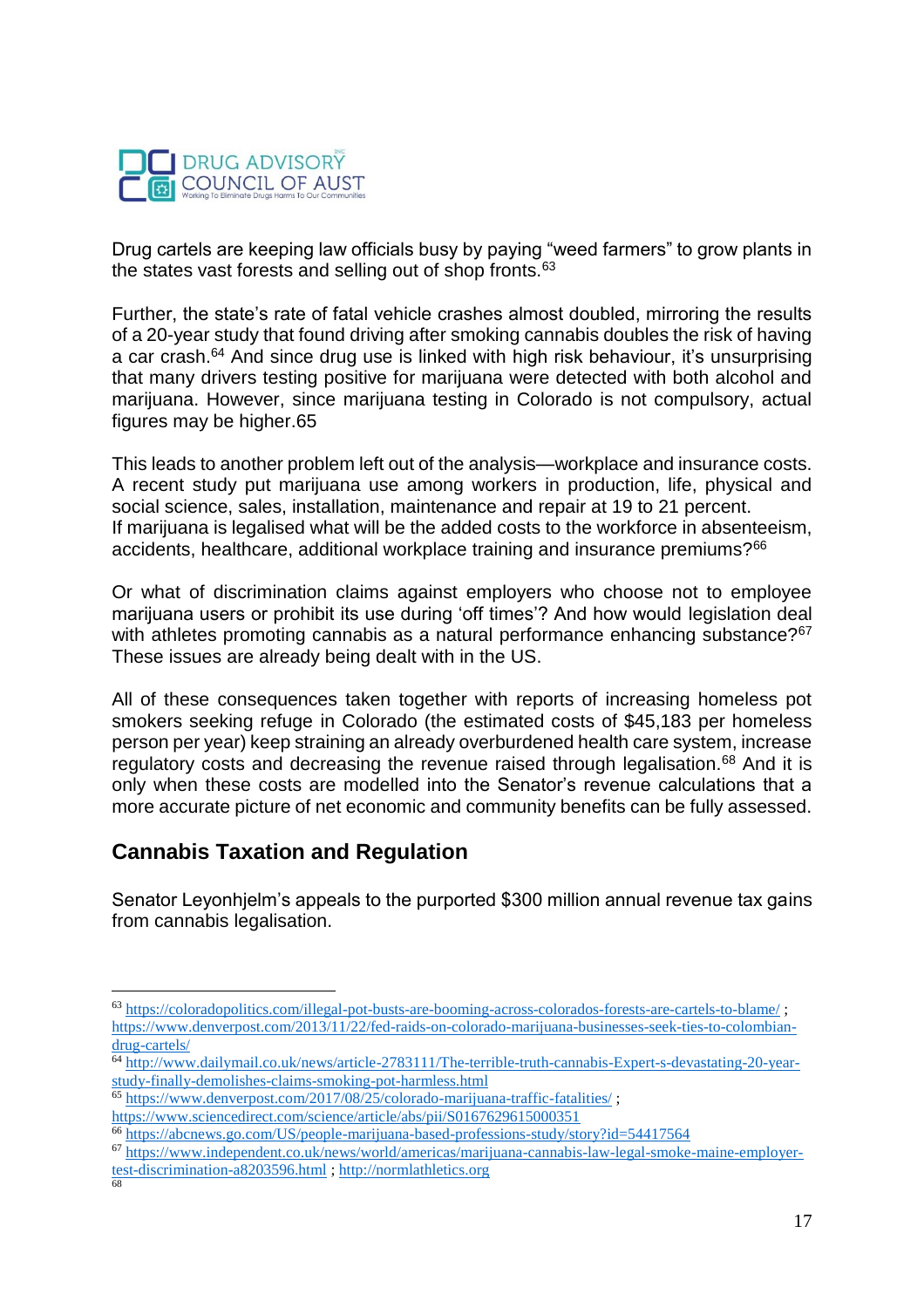

Considering that the Greens also want to add an excise tax on top of GST and cannabis licensing costs, why would consumers want to buy a taxed and regulated product over a cheaper, illegal one? And is it not an unrealistic scenario that untaxed (or lower taxed) products have even greater appeal in struggling economic environments, including Australia, with high personal and national debt, stagnating real wages and one in two households receive some sort of welfare?

These are obvious and credible questions that need further examining.

Furthermore, despite Senator Leyonhjelm's claims that the restriction on recreational marijuana is hampering the growth of the medical marijuana industry, the evidence is showing the exact inverse relationship.

Mark Vasquez, a former narcotics detective and now the chief of police in Erie, Colorado, states that it is the medical market that sells marijuana more cheaply than the state-licensed and regulated stores because medical dispensaries don't have to charge most of the combined 27.9 percent tax on the drug. This increases the resale of medical marijuana on the street. Second, there are the plants that are grown for personal use, which are allowed under the law. Vasquez says the result is a steady supply of marijuana not only for street dealers but also for Craigslist sales, which have become so ubiquitous that some city departments don't have the resources to crack down on them.<sup>69</sup>

"The black market," he says, "is alive and well and will continue to thrive in Colorado."

Francisco Gallardo, a community leader in Denver, sums up the situation more concisely: "If it's ridiculously expensive and they can get it from their homie cheaper, that's what they're going to do."

While this submission is not arguing against the merits of rigid testing conditions for TGA approved cannabis, it is concerning that medicinal use of an addictive substance becomes another gateway to wide-scale recreational use.

In fact, legally prescribed drugs compete with the illicit drug trade and are trafficked heavily. So, while the 'war on drugs' narrative is pitched to the public as fighting illegal drug trafficking such as cocaine and heroin, it neglects the fact that legally prescribed drugs are also widely trafficked and a major cause of preventable death.<sup>70</sup>

 $\overline{a}$ <sup>69</sup> <https://www.theatlantic.com/politics/archive/2016/05/legal-pot-and-the-black-market/481506/>

<sup>70</sup><https://www.drugwatch.com/news/2015/08/10/worldwide-prescription-drug-abuse/> ;

[https://ajph.aphapublications.org/doi/abs/10.2105/AJPH.2015.302953?url\\_ver=Z39.88-](https://ajph.aphapublications.org/doi/abs/10.2105/AJPH.2015.302953?url_ver=Z39.88-2003&rfr_id=ori%3Arid%3Acrossref.org&rfr_dat=cr_pub%3Dpubmed)

[<sup>2003&</sup>amp;rfr\\_id=ori%3Arid%3Acrossref.org&rfr\\_dat=cr\\_pub%3Dpubmed;](https://ajph.aphapublications.org/doi/abs/10.2105/AJPH.2015.302953?url_ver=Z39.88-2003&rfr_id=ori%3Arid%3Acrossref.org&rfr_dat=cr_pub%3Dpubmed) [https://www.nytimes.com/2018/06/08/insider/i-thought-the](https://www.nytimes.com/2018/06/08/insider/i-thought-the-purdue-pharma-oxycontin-story-was-over-i-was-wrong.html?rref=collection%2Ftimestopic%2FMethadone&action=click&contentCollection=timestopics®ion=stream&module=stream_unit&version=latest&contentPlacement=5&pgtype=collection)[purdue-pharma-oxycontin-story-was-over-i-was-](https://www.nytimes.com/2018/06/08/insider/i-thought-the-purdue-pharma-oxycontin-story-was-over-i-was-wrong.html?rref=collection%2Ftimestopic%2FMethadone&action=click&contentCollection=timestopics®ion=stream&module=stream_unit&version=latest&contentPlacement=5&pgtype=collection)

[wrong.html?rref=collection%2Ftimestopic%2FMethadone&action=click&contentCollection=timestopics&region=stream&module=stream\\_](https://www.nytimes.com/2018/06/08/insider/i-thought-the-purdue-pharma-oxycontin-story-was-over-i-was-wrong.html?rref=collection%2Ftimestopic%2FMethadone&action=click&contentCollection=timestopics®ion=stream&module=stream_unit&version=latest&contentPlacement=5&pgtype=collection) [unit&version=latest&contentPlacement=5&pgtype=collection;](https://www.nytimes.com/2018/06/08/insider/i-thought-the-purdue-pharma-oxycontin-story-was-over-i-was-wrong.html?rref=collection%2Ftimestopic%2FMethadone&action=click&contentCollection=timestopics®ion=stream&module=stream_unit&version=latest&contentPlacement=5&pgtype=collection)<http://www.who.int/bulletin/volumes/86/3/08-010308/en/>;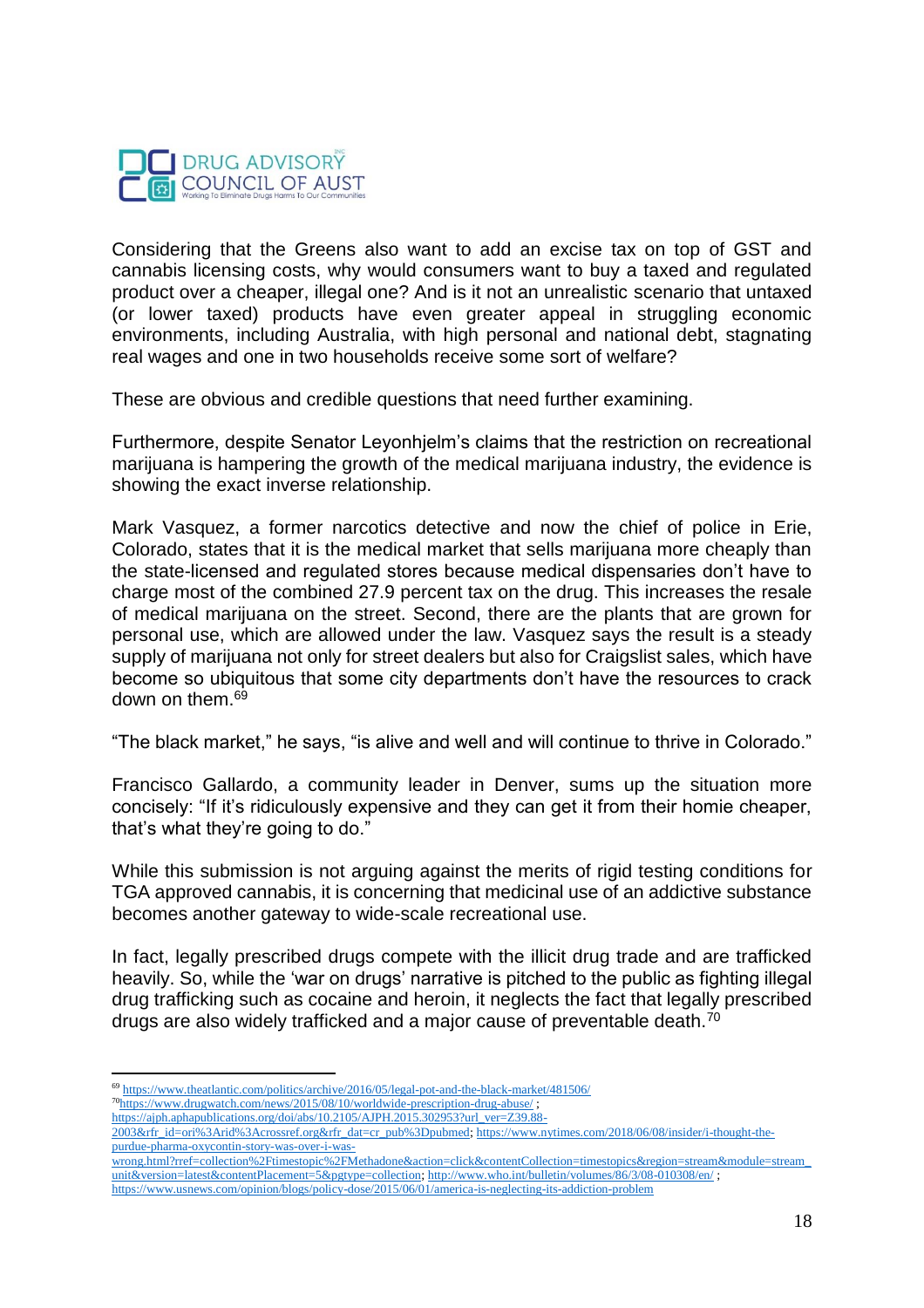

This is of course because prescription drugs can be just as addictive as illegal drugs. And in many cases, there's no difference between a street drug and a prescription drug. For example, hydrocodone, a prescription opiate, is synthetic heroin. It's indistinguishable from any other heroine as far as the brain and body is concerned. Addiction to hydrocodone is in effect no different to street drug heroin addiction. This also follows the same trend of reported cases with Ritalin<sup>71</sup> (increasingly prescribed for ADHD) and Methadone abuse.

Therefore, this submission asks the committee to consider – If recreational cannabis were legalised as are alcohol, tobacco, prescription pills and medical cannabis, would our society experience even further addiction and devastation?

As Western nations are already in the grip of a culture of addiction and given the already wide access to a multitude of drugs, we posit that legalisation of recreational cannabis can only increase availability and usage particularly among the most vulnerable – children and young adults.

Furthermore, the proposal of Senator Leyonhjelm to legalise recreational cannabis so that medical cannabis regulatory restrictions are eased, as discussed earlier, is both misleading and sets a dangerous precedent.

These considerations should be assessed alongside the most likely scenario with respect to crime and violence in Australia in the aftermath of easing legal restraints. That is, an increase or no change would be experienced as indicated within countries that have legalised recreational cannabis.

## **A History of Government as Drug Providers and Regulators – Conflicting Public Messaging**

Both opium and alcohol were at one time or another regulated, taxed and a substantial source of government revenue.

For example, during the Anglo-China Opium wars the British East India company, subsidised by the British government, at its peak exported 51,770 chests for the Chinese market (each chest contained 140 pounds). After expenditures it yielded a return of \$22,000,000.

However, the Chinese population was left devastated from years of wide-scale opium consumption with entire provinces given over to its misuse.<sup>72</sup> Apart from the devastating health effects, the nation experienced a reduction in business activity, a fall in living standards and the virtual standstill of civil service.

<sup>71</sup> <https://abcnews.go.com/GMA/story?id=125327&page=1>

<sup>&</sup>lt;sup>72</sup> Merwin, Samuel, *Drugging a Nation: The Story of China and the Opium Curse*, 1908, FLEMING H. REVELL COMPANy, (p. 15).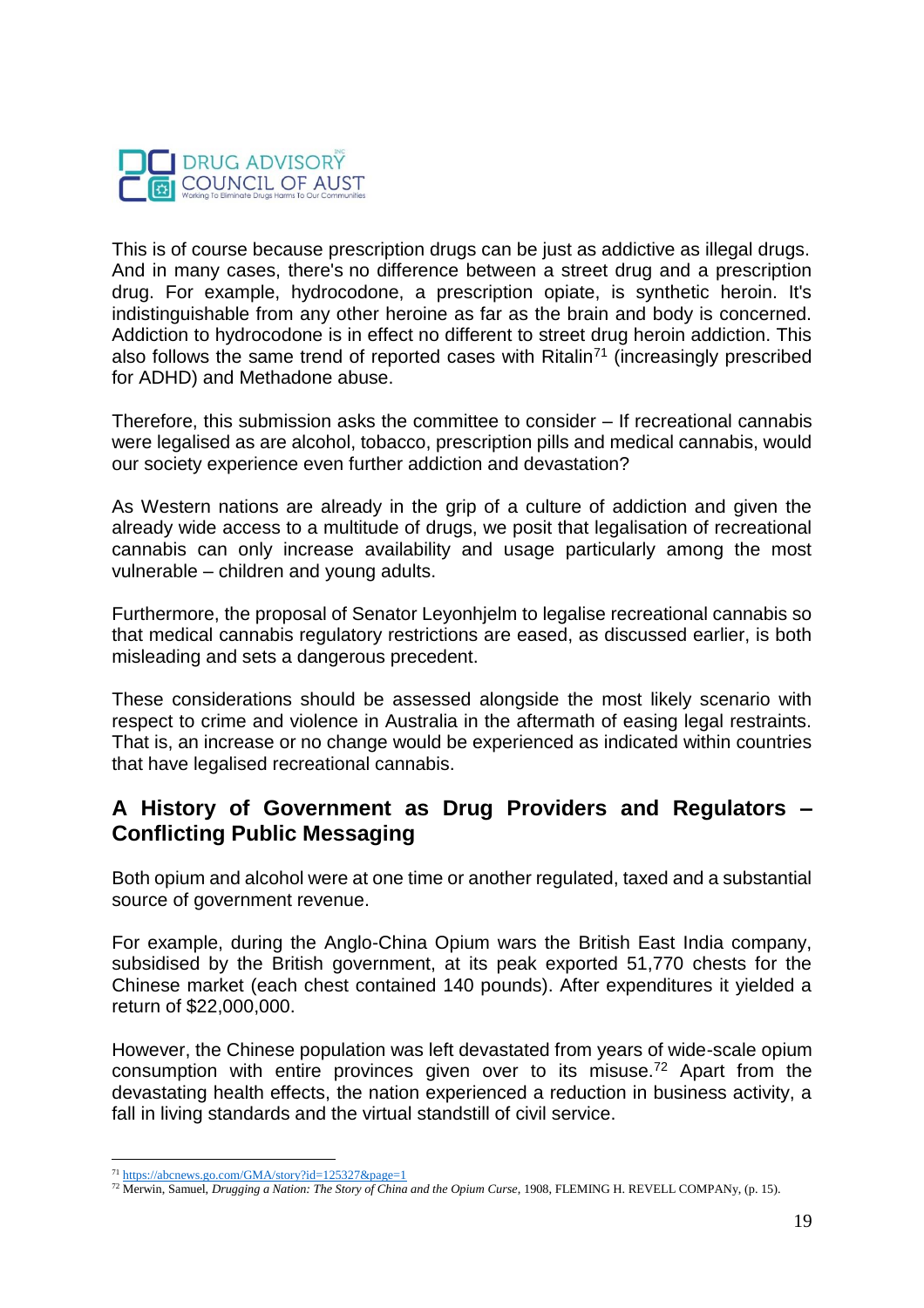

Minister Lin Ze-Xu calculated that in 1839 Chinese opium smokers consumed 100 million taels' worth of the drug while the entire spending by the imperial government that year spent 40 million taels, prompting him to appeal to Queen Victoria for the trade to cease. He concluded, "If we continue to allow this trade to flourish, in a few dozen years we will find ourselves not only with no soldiers to resist the enemy, but also with no money to equip the army."<sup>73</sup>

It is particularly telling that the most famous British governor-general of India, Warren Hastings, disclosed his own paradoxical approach toward opium as a matter of domestic and foreign policy: "Opium is a pernicious article of luxury, which ought *not* to be permitted, but for the purpose of foreign commerce only."

But opium's commercial viability and profitable returns would prioritise Britain's foreign affairs agenda. To paraphrase the words of one observer, "**It was the triumph of the law of the balance sheet over human affairs."**

Yet, the law of unintended consequences would come full circle to unleash the horrors of drug abuse in the West.

In a twist of historical irony, the introduction of opium into the US began with the Chinese immigrating to find work as mining and railroad labourers. By the 1890s the nefarious opium dens were a feature of the social landscape. As historian Thomas Noel pointed out, "Western cities were modelled on eastern ones and often had more in common with the urban East than the frontier West."<sup>74</sup>

And at a time when modern medicine was still in its infancy, the drug was even touted as a cure for alcoholism. Doctors extensively prescribed opiates such as morphine, laudanum, paregoric and codeine. They were used for coughing, toothache, tuberculosis, headaches, depression, menstrual cramps, sleeplessness and as a soothing baby tonic.

Opium's newfound status as a wonder drug found it in excessive use during the Civil War 1861-65). And due to the huge death toll and war casualties, by 1900 it was conservatively estimated that there were 200,000 opiate addicted soldiers. <sup>75</sup> As one turn-of-the-century morphine addict poignantly expressed, "At first, habit only binds us with silken threads, but alas, these threads finally change to links of strongest steel."

This author's prophetic words are as relevant to this committee's deliberations today as they were over 100 years ago, "It is difficult to get a commodity into these currents, but once you have got a commodity in, you will find it next to impossible to get out."

 $\overline{a}$ <sup>73</sup> Chesneaux, Jean, Marianne Bastid, and Marie-Claire Bergere. *China from the Opium Wars to the 1911 Revolution*. Trans. Anne Destenay. New York: Pantheon, 1976.

<sup>74</sup> Agnew, Jeremy, *Alcohol and Opium in the Old West: Use, Abuse and Influence*, McFarland.

<sup>75</sup> Professor J David Hacker, *December 2011 issue Civil War History.*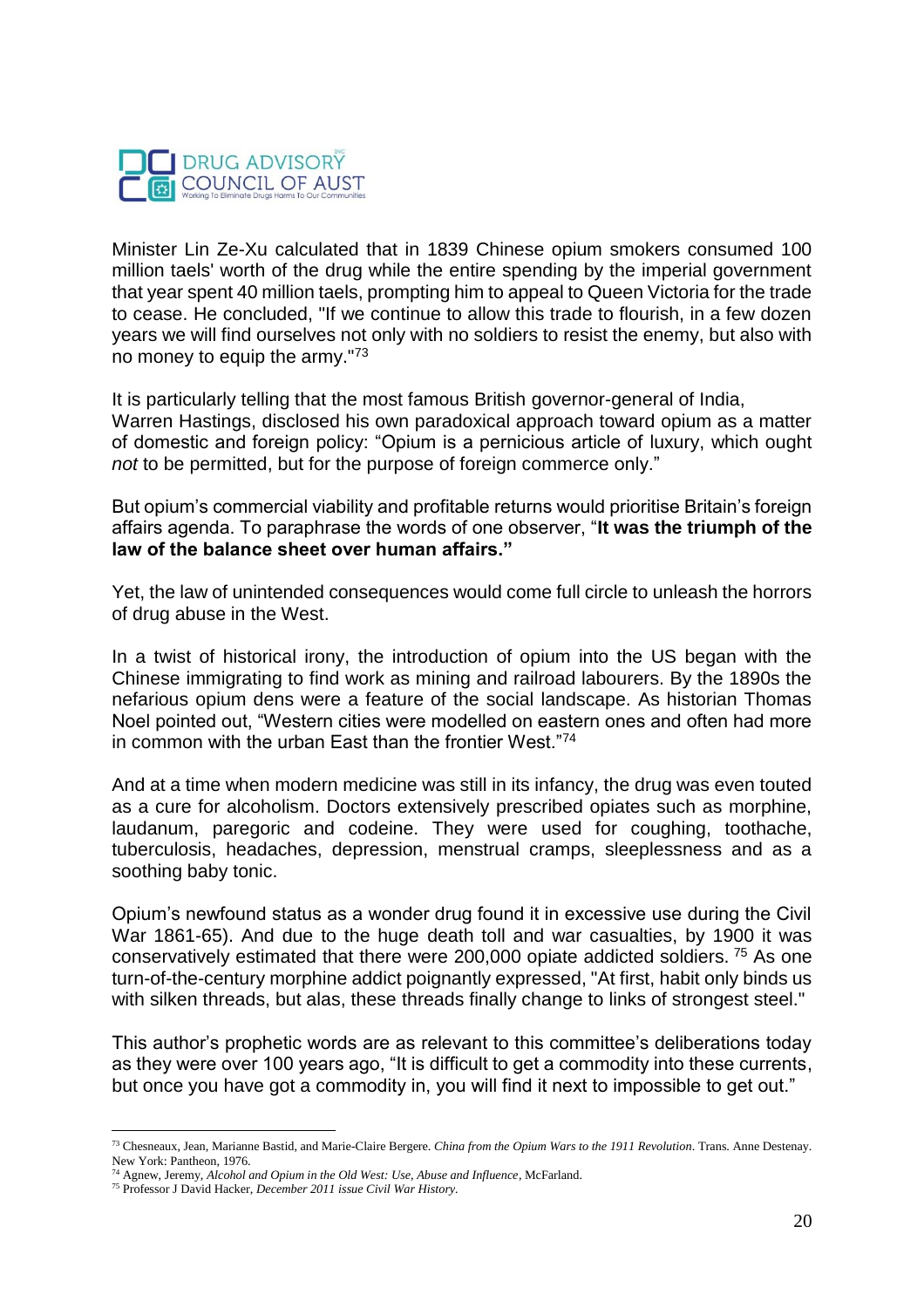

What will be the real human cost and suffering? As a society we cannot sanction the sacrifice of the upcoming generation for trade and revenue considerations.

## **Big Tobacco and Big Marijuana**

That today's big push for cannabis legalisation is an example of history repeating, certainly seems the case as a rebranded Big Tobacco 2.0 — Phillip Morris' parent company Altria bought the domain names "AltriaCannabis.com" and "AltriaMarijuana.com"— is poised again to reap billions. As experienced when US states passed cannabis legalisation, companies and markets went into frenzy.

Australia's medical pot industry has already made significant global gains and recreational legalisation will exponentially increase profits with the added spinoff of filling drying government coffers. 76

Forbes reports that with the global increase in recreational marijuana legalisation, Australia's share of the estimated \$57 billion worldwide market will be anywhere from \$52 million in 2018 to \$1.2 billion in 2027, the 5th largest in the world.

Corporate monopolisation has always been the object of legalisation despite statements of feigned concern from drug lobbyists that, "large companies and rapacious businessmen" will squeeze out smaller competitors. One of the biggest legalisation advocates, Allen St. Pierre, (NORML), admitted to contacting major tobacco firms as their business model is best suited for marijuana trade.

As mentioned earlier, Senator Leyonhjelm states that money from taxing cannabis could be redirected to easing the disease burden of alcohol and tobacco. But this is political doublespeak. In 2014, the Senator thanked Australia's three million smoking coughers for their contributions to the Treasury coffers while also bemoaning the heinous taxes being paid by mainly low-income smokers.<sup>77</sup>

This repeated inconsistency and the shifting rhetoric needs underscoring; as cannabis legalisation only marks the beginning of a broader push toward total drug liberalisation.

Princeton Professor, Ethan Nadelman, described by *Rolling Stone* as "the real drug czar" and "the point man" for drug policy reform efforts, is widely regarded as the leading proponent of drug policy development both in the United States and abroad.

He founded and directed (2000 to 2017) the *Drug Policy Alliance* and currently serves on the advisory board of the *Open Society Foundation's Global Drug Policy Project* 

<sup>76</sup> <https://www.marketsandmoney.com.au/australias-marijuana-goldmine/2018/02/10/>

<sup>77</sup>[https://www.smh.com.au/politics/federal/liberal-democratic-senator-david-leyonhjelm-defends-smokers-slams-tobacco-excise-increase-](https://www.smh.com.au/politics/federal/liberal-democratic-senator-david-leyonhjelm-defends-smokers-slams-tobacco-excise-increase-20141001-10omze.html)[20141001-10omze.html](https://www.smh.com.au/politics/federal/liberal-democratic-senator-david-leyonhjelm-defends-smokers-slams-tobacco-excise-increase-20141001-10omze.html)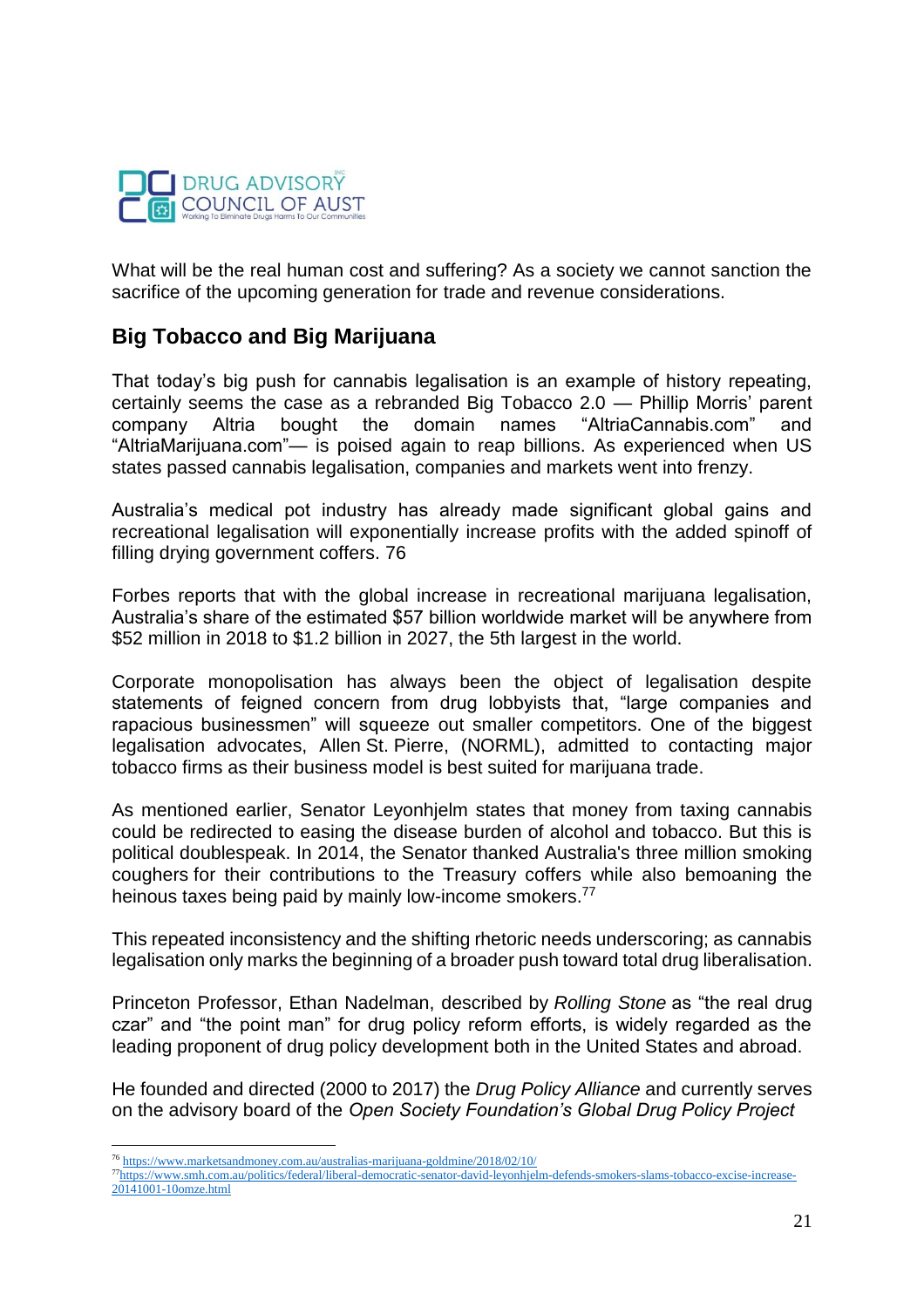

(GDPP) that was founded by billionaire, George Soros, the most prominent private donor for worldwide drug liberalisation.

Nadelman acknowledges the end game of drug lobbying: "Personally, when I talk about legalisation, I mean three things: The first is to make drugs such as marijuana, cocaine and heroin legal." 78

## **Government Drug Policy and Practice – A House Divided**

Policy makers, legislators and law enforcement in effect communicate to its citizens what society collective deems right and good. As Rabbi Dr Shimon Cowen states, "We (society) have equal entitlements to ethical goods. We are not 'free' or 'equal' in entitlement to something that is wrong."<sup>79</sup>

The current National Drug Strategy 2017-26 emphasises a three-pronged approach to drug policy: Harm minimisation, prevention and demand reduction.

The strategy states:

"*Harm Minimisation* includes a range of approaches to help prevent and reduce drug related problems…including a focus on abstinence-oriented strategies... [Harm minimisation] policy approach does not condone drug use."

"*Prevention* of uptake reduces personal, family and community harms, allow better use of health and law enforcement resources, generates substantial social and economic benefits and produces a healthier workforce. *Demand Reduction* strategies that prevent drug use are more cost effective than treating established drug-related problems…Strategies that delay the onset of use prevent longer term harms and costs to the community."

The three pillars work as support structures, each propping up the entire policy framework.

Nevertheless, the raw data on drug use seems overwhelming.

According to the *1998 National Drug Strategy Household Survey: Detailed findings***,**  39% of Australians aged 14 years or older had at some time used cannabis.

A 1994 survey indicated that there was more widespread experimentation with illicit drugs, particularly marijuana, among the urban Aboriginal and Torres Strait Islander community than the general urban population.

 $\overline{a}$ <sup>78</sup> [http://www.larouchepub.com/eiw/public/1996/eirv23n39-19960927/eirv23n39-19960927\\_065-soros\\_finances\\_drive\\_for\\_drug\\_le.pdf;](http://www.larouchepub.com/eiw/public/1996/eirv23n39-19960927/eirv23n39-19960927_065-soros_finances_drive_for_drug_le.pdf)

<https://www.sciencedirect.com/science/article/pii/S0955395915001711>

 $79$  Rabbi Dr Shimon Cowen, "There is more than this..." Campion College Australia, p.g. 27.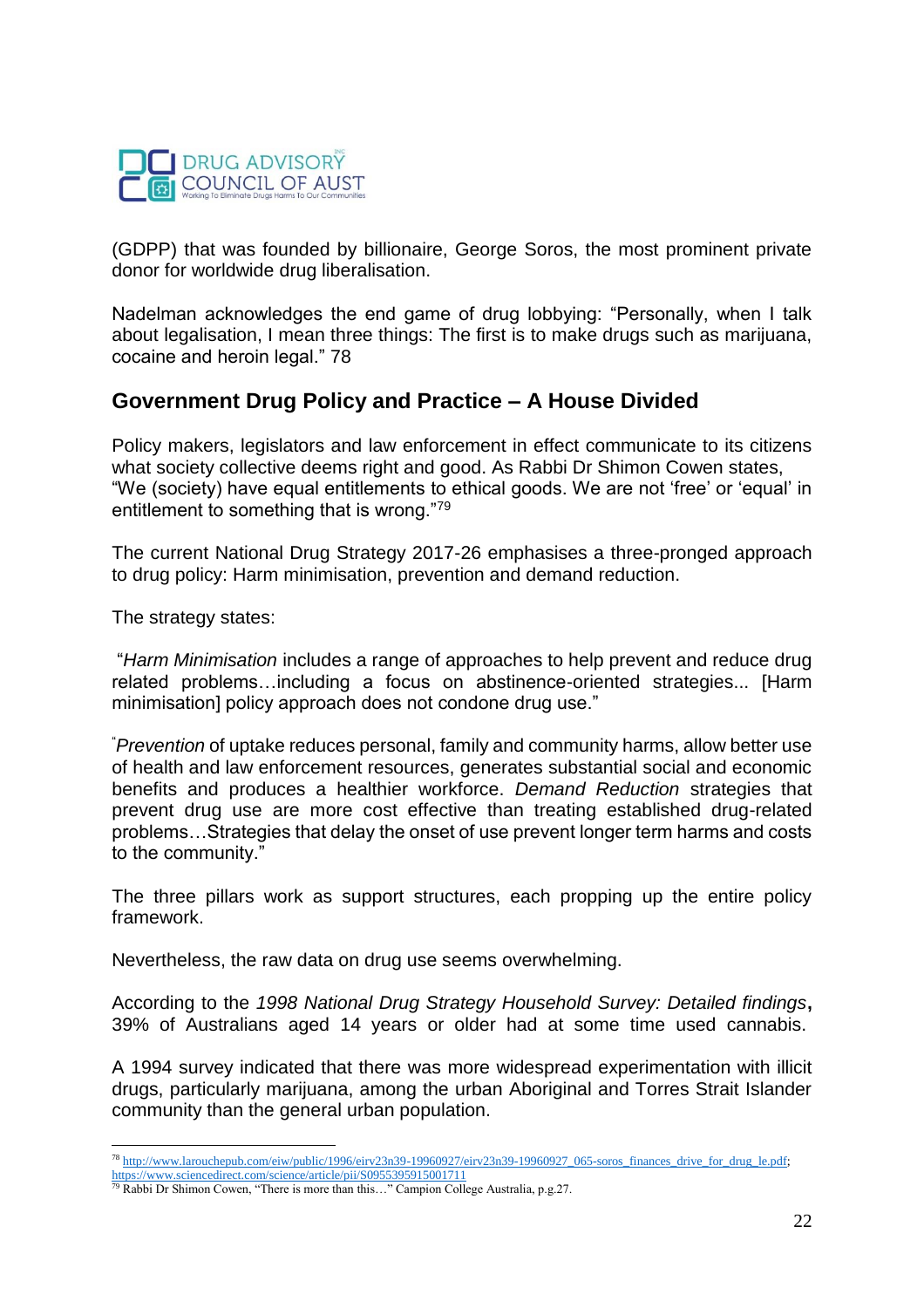

And in 1997, drug-use disorders were more prevalent among males, the young, the unemployed, those who have never married and those who are Australian-born; and there were an estimated 74,000 dependent heroin users in Australia.<sup>80</sup>

Faced with these disheartening statistics the persistent response from pro-drug activists heard and read in virtually every discussion, article and media release is that the 'war on drugs' has failed.

However, what is not frequently recognised is that for nearly three decades, successive Australian governments across the political spectrum have progressively moved from a 'Harm Minimisation' position toward a 'Harm Reduction' *only* position.

Leading the efforts of this skewed drug policy objective are organisations and affiliates such as *Harm Reduction International* (George Soros initiative) that aim to influence government policy globally, as stated on their website:

- Explicit supportive reference to harm reduction in national policy documents: Countries and territories which have an explicit reference to harm reduction in national health or drug related policy.
- Needle and syringe programme (NSP) operational: Countries or territories which have one or more operational NSP sites.
- Opioid substitution therapy (OST) programmes operational: Countries or territories which have one or more operational sites which provide.
- Drug consumption rooms: Countries or territories which have one or more operational drug consumption rooms (or safer injecting facilities).
- Needle and syringe programmes in prison: Countries or territories which have one or more prisons with operational NSP.
- Opioid substitution therapy in prison.

Harm reduction priorities have practically hijacked the entire harm minimisation policy to become the dominant means of tackling drug addiction. This has led to the exorbitant use and cost of programs such methadone, needle distribution, injecting rooms and pill testing. All these approaches now dominate the drug policy function processes, promoting more mechanisms that endorse drug use while continually curtailing, ignoring and undermining evidence based best practice that states that harm reduction must be based on an overall strategy to reduce susceptibility and exposure to drugs.

This change was achieved through gradually and selectively removing words such as 'prevention', 'early intervention' and 'abstinence' and were also reflected in reworked school education curriculums. Drug taking was now taught as 'inevitable' and 'normal'

 $\overline{a}$ <sup>80</sup> <http://www.abs.gov.au/ausstats/abs@.nsf/66f306f503e529a5ca25697e0017661f/eddb1bf8e48095a5ca256b11001dbbd9!OpenDocument>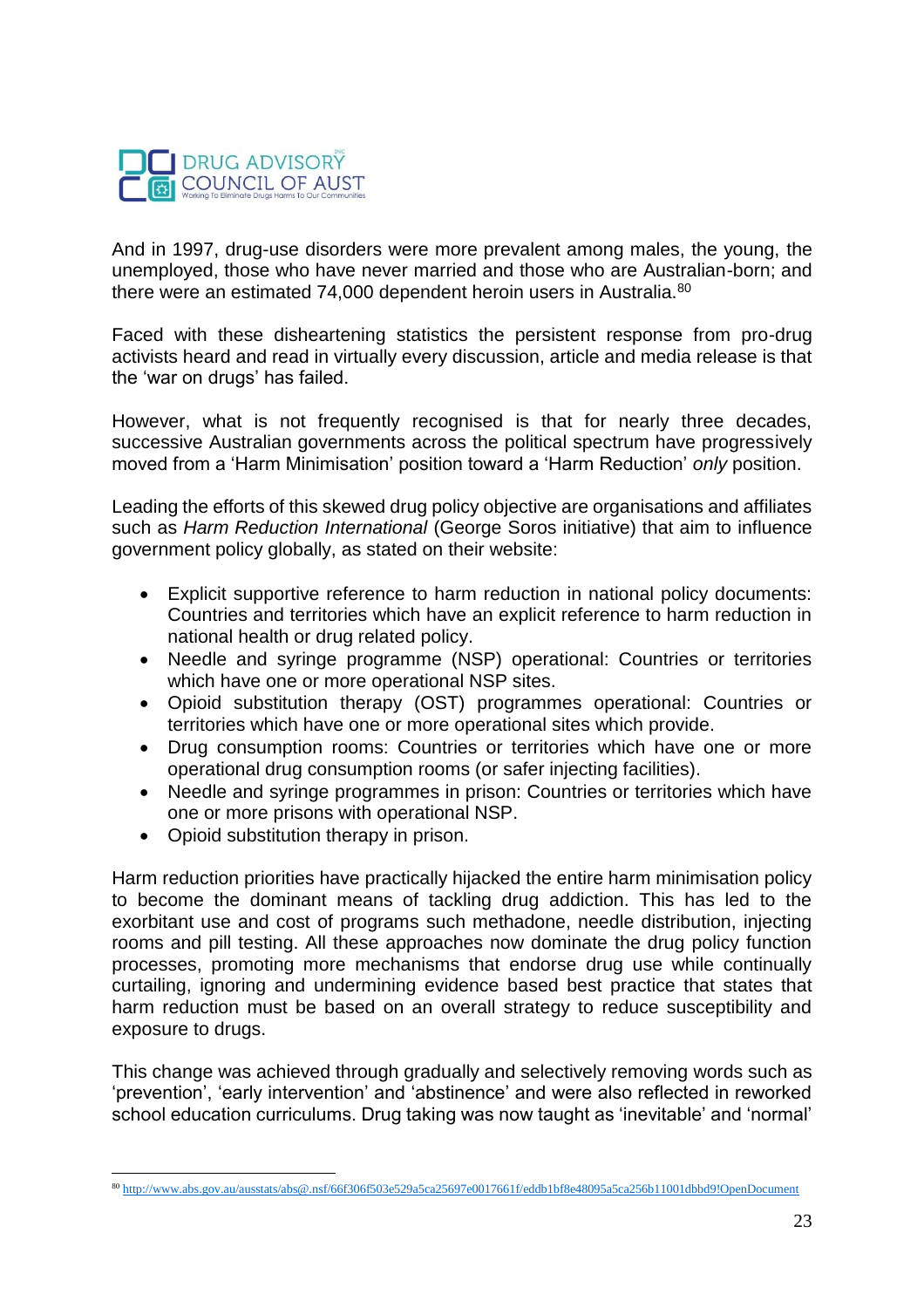

and therefore, the entire cultural orientation was shifted to merely instructing how to safely administer drugs.

Although drug lobbyists outwardly claim to uphold current policy principles, their practice and wider aims diverge with that of the National Drug Strategy. For example, the term 'drug recovery' when used by legalisation activists means drug users continue to be dependent, in so far as they are able to function minimally, but never with the goal of being drug free. That is, there is no strategic aim of an eventual exiting from drug taking, despite the fact that drugs are a leading cause of preventable death.

This is becoming a growing problem for policy makers as individuals are encouraged to keep using drugs indefinitely at the taxpayers' expense.

As a case in point, in the nine years since installing Sydney's King's Cross Drug Injection room, the centre failed to stop the state's 12 percent overdose death rate. Based on the figures published by MSIC, the overdose rate in the injecting room was 36 times higher than on the streets and was attributed to clients taking more risks with higher doses of heroin. More injected heroin means more heroin sold by Kings Cross drug dealers.<sup>81</sup>

In Victoria, Daniel Andrews wants to follow Sydney's example. Mental Health Minister, Martin Foley, stated last year on the topic of injecting rooms,

"...methamphetamine and ice will not be allowed. It's a different type of drug and a different type of risk that comes with it."

But the premier's department now concedes that not only will ice and methamphetamines be allowed but the first injection room will be metres from a Richmond primary school. And as the Sydney injecting room experiment shows – where there are drug users, dealers always follow.

To keep the community reassured the government is insisting that the public will be safe, because users have to identify themselves.

Yet, according to Patrick Lawrence, the chief executive of *First Step*, an independent mental health, addiction and legal service, "It's unlikely to deter people; they're probably registered with a number of health services anyway."

The nation is left with the conflicting and demoralising governmental approach to drugs, while on the other hand it seems to fund ongoing vigilant social campaigns to

 $\overline{a}$ <sup>81</sup> [https://www.dalgarnoinstitute.org.au/images/resources/pdf/injecting-rooms/DFA\\_Injecting\\_Room\\_Detailed\\_Research.pdf](https://www.dalgarnoinstitute.org.au/images/resources/pdf/injecting-rooms/DFA_Injecting_Room_Detailed_Research.pdf) [https://www.drugfree.org.au/images/pdf-files/library/Injecting\\_Rooms/Drug\\_Free\\_Australia\\_-](https://www.drugfree.org.au/images/pdf-files/library/Injecting_Rooms/Drug_Free_Australia_-_Melbourne_Injecting_Facility_b.pdf)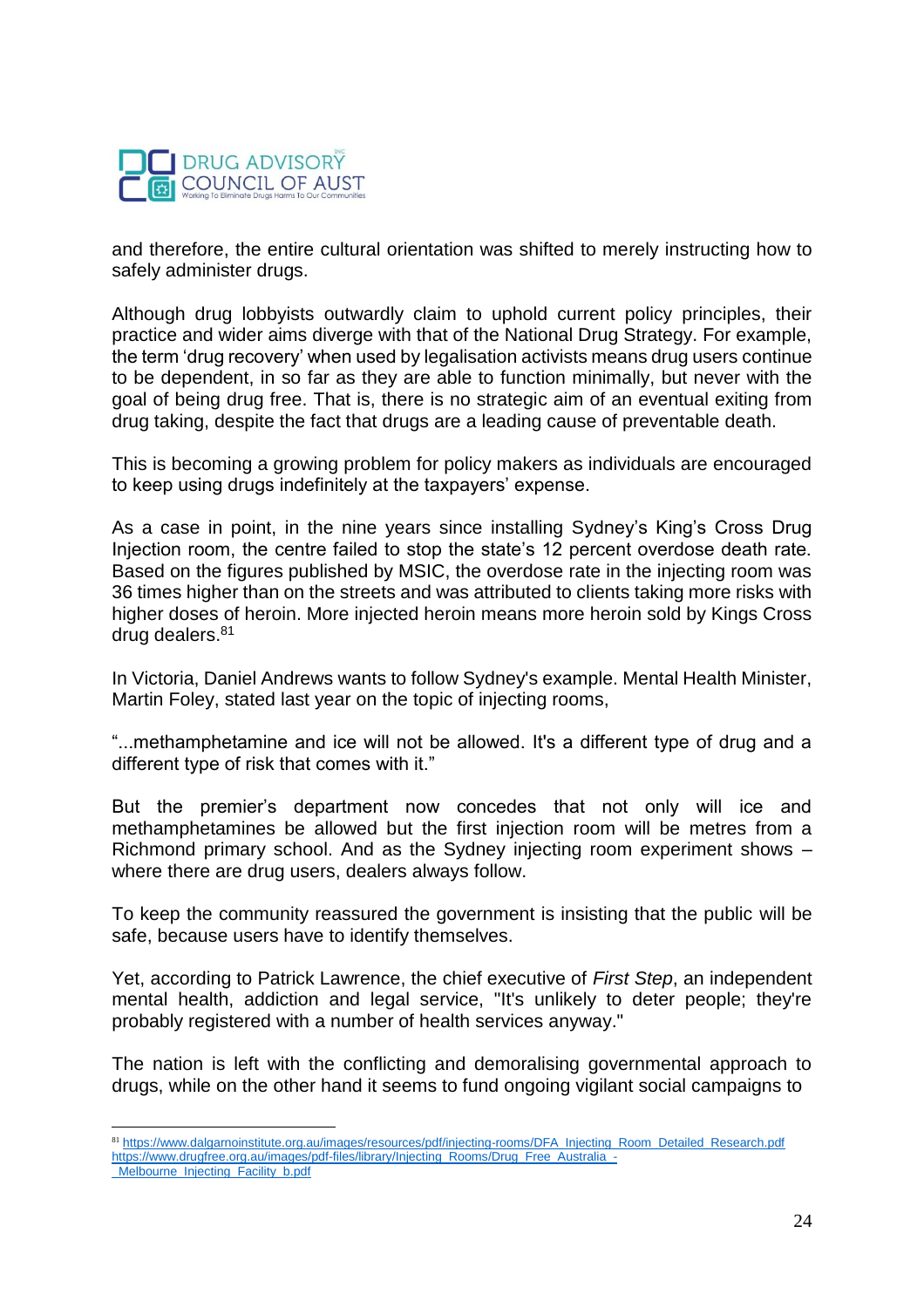

fight other social ills – domestic violence, school bullying, drink driving, obesity and of course smoking.

On smoking alone there has been a deliberate and concerted bi-partisan effort to readily acknowledge the health dangers surrounding even second hand passive smoking, but there is often a dismissiveness surrounding similar concerns related to cannabis drug use.

Yet from a policy perspective, there is no adequate reason why government can persistently and successfully target smoking and not do likewise with drugs. The end goal of the anti-smoking campaign is not 'slow down' or 'moderate' but 'QUIT'. Toward the final aim of quitting there is a realistic understanding about the effort required to reach that end, with numerous strategies and support agencies assisting on the journey. And the numbers overwhelmingly suggest that it is working. Today, about 17 per cent of Australian's smoke. Even with such incredible success, the unrelenting 'QUIT' message has many passionately supporting a total ban.

With the Australian government on the cusp of deciding whether to legalise recreational marijuana, what will be the chief message it sends, particularly to minors?

This is of vital importance as legalisation gives the positive signal to powerful cannabis corporations that will aggressively compete in order to increase their brand awareness through marketing.

The RAND Corporation has conducted a study of adolescents who saw advertising for medical marijuana and how likely they were to use marijuana or say they planned to use the substance in the future.<sup>82</sup>

Studying more than 8,000 Southern California middle school students, researchers found that youth who reported seeing any ads for medical marijuana were twice as likely as peers who reported never seeing an ad to have used marijuana or report higher intentions to use the drug in the future. The study was published online by the journal, *Psychology of Addictive Behaviours*. It raises the same concerns highlighted in this submission that surround increased legalisation, product availability and visibility.

To overcome advertising restrictions on minors, companies are now appealing to mothers.<sup>83</sup> A tactic well understood and successfully used by tobacco companies.<sup>84</sup> And as parents are the primary teachers of their children's learned behaviour, this contagion will undoubtable spread to a younger demographic. Particularly with the rise of marijuana edibles that are considered far more harmful to children.<sup>85</sup>

 $\overline{a}$ <sup>82</sup>https://www.rand.org/news/press/2015/07/06.html<br><sup>83</sup>https://www.theatlantic.com/health/archive/2018/03/marijuana-for-moms/554648/

<sup>&</sup>lt;sup>83</sup>https://www.theatlantic.com/health/archive/2018/03/marijuana-for-moms/554648/<br><sup>84</sup>https://www.tobaccofreekids.org/assets/factsheets/0138.pdf

<sup>85</sup> <http://denver.cbslocal.com/2016/07/25/pot-sends-more-kids-to-er/>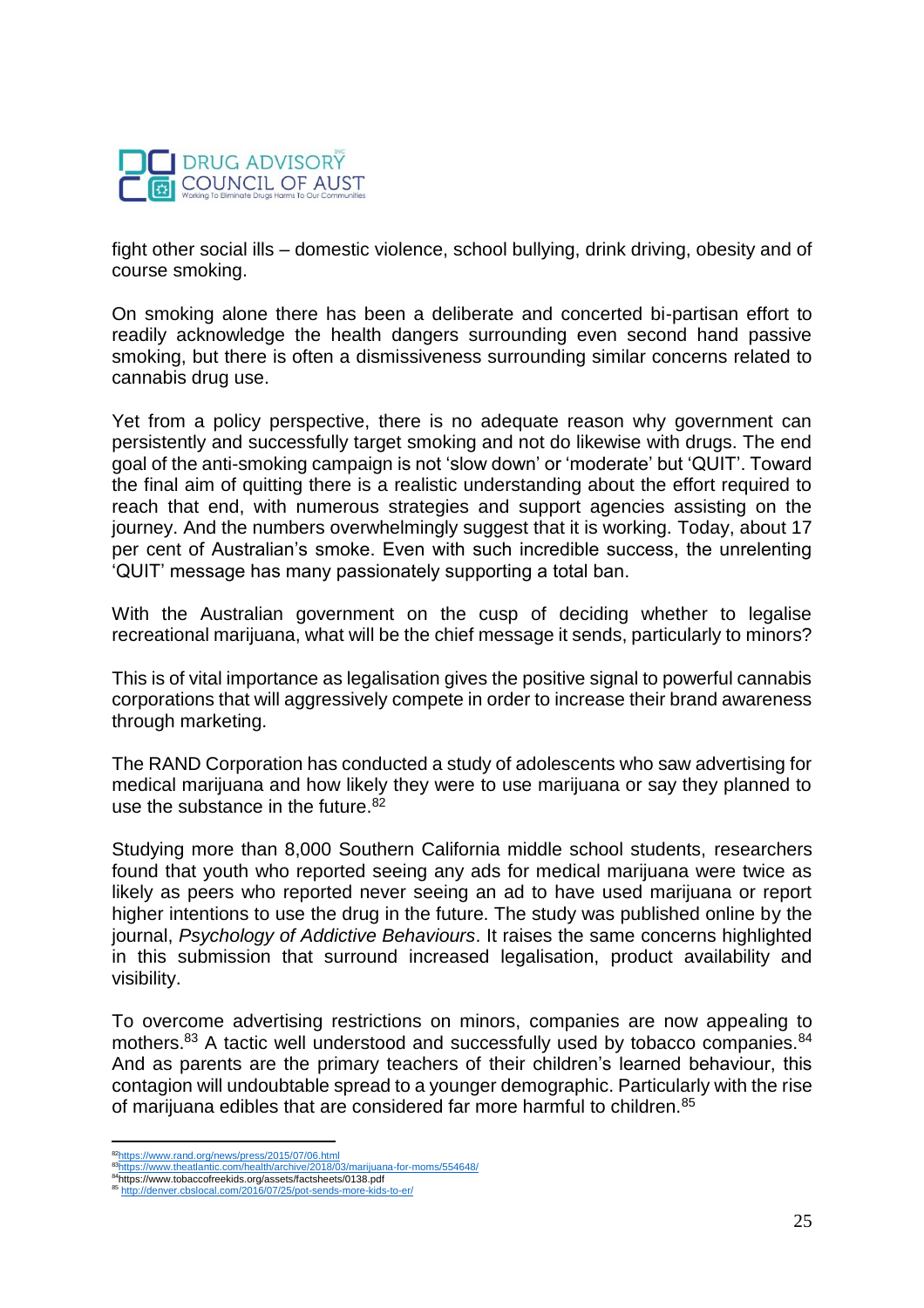

#### **As current youth cannabis usage rates are already high in a still illegal environment; how would legalisation decrease youth usage rates or prevent experimentation at younger ages?<sup>86</sup>**

### **Australia National**

34.8% of Australians aged 14 years and over have used cannabis one or more times in their life.

10.4% of Australians aged 14 years and over have used cannabis in the previous 12 months.

#### **Young people**

Young Australians (aged 14–24) first try cannabis at 16.7 years on average. 16% of 12–17-year old have tried cannabis – it is the most commonly used illicit drug among this age group. The most common method of using cannabis was smoking it as a bong.

Surely no government would want to unintentionally pass legislation whose key messaging undermines resilient families and communities.

# **Portugal Case Study**

Apart from varying U.S. states legalising recreational cannabis, Portugal's drug decriminalisation in 2001 is mentioned in Senator Leyonhjelm's media release as the positive example Australia should aspire to. The basis for such a proposition was based on a 2009 report.<sup>87</sup> However, this may be more of an example of confirmation bias in that the institute commissioning and promoting the success of Portugal is a Libertarian think tank that underpins the Senator's own political rationale.

In short, the Cato Institute hired a lawyer who made the best case possible for the effectiveness of the Portuguese policy. It was an exercise in building a subset of facts that supported the institutes policies for drug liberalisation. In contrast, proper policy analysis would evaluate all the facts and come to a conclusion highlighting both apparent positive outcomes and the negative/ambiguous outcomes. Something the report unquestionably lacks.

For detailed information on the shortfalls of the Cato study see Hannah Laqueur's extensive paper in the *Journal of the American Bar Foundation*.88

 $\overline{a}$ <sup>86</sup> <https://adf.org.au/drug-facts/cannabis/>

<sup>87</sup> <https://www.cato.org/publications/white-paper/drug-decriminalization-portugal-lessons-creating-fair-successful-drug-policies>

<sup>88</sup> https://www.law.berkeley.edu/files/Laqueur\_%282014%29\_-\_Uses\_and\_Abuses\_of\_Drug\_Decriminalization\_in\_Portugal\_-\_LSI.pdf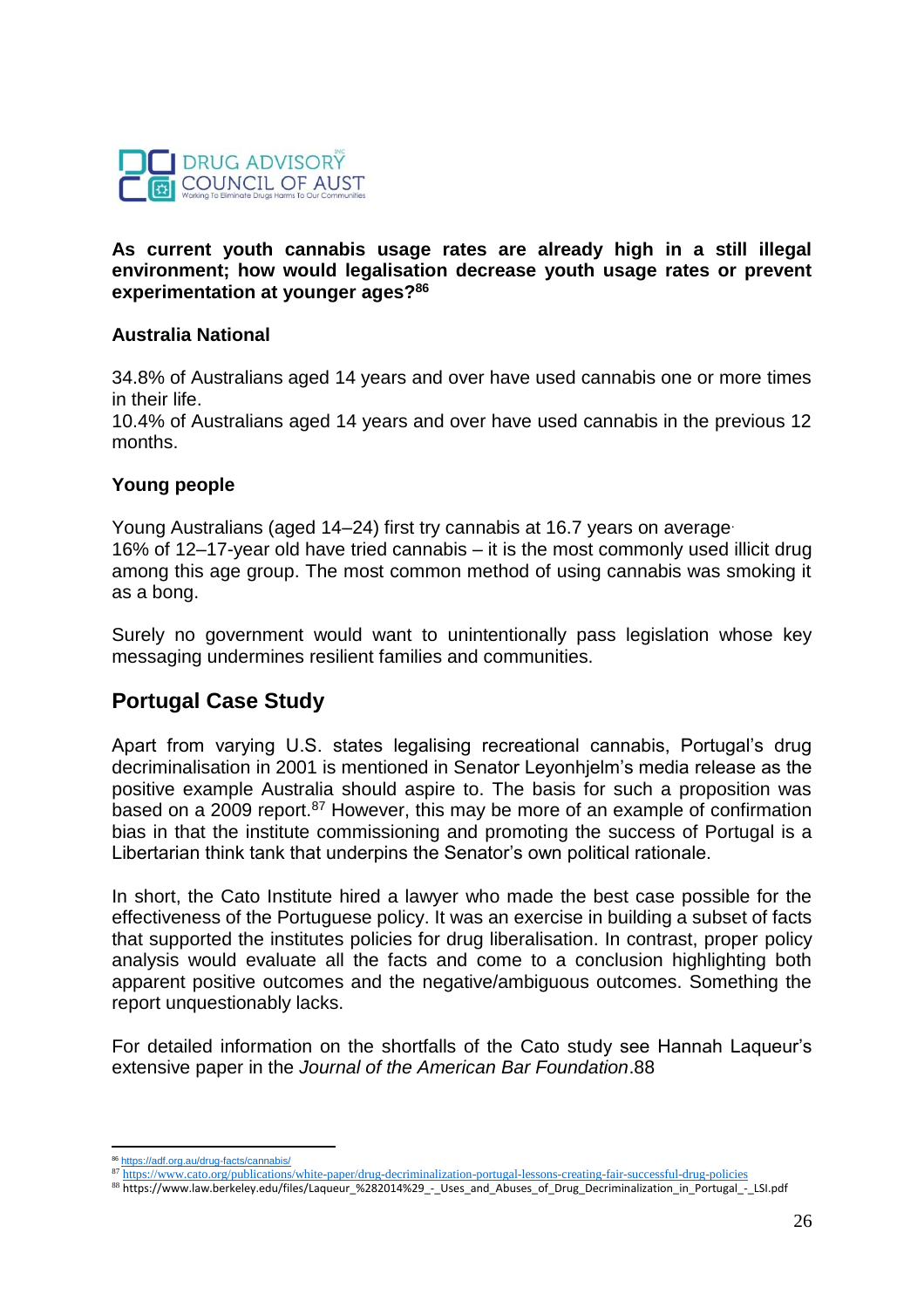

Furthermore, in 2010, the Obama Administration essentially dismissed the report stating it was "difficult, however, to draw any clear, reliable conclusions from the report regarding the impact of Portugal's drug policy changes."

The reports limitations are reproduced below.<sup>89</sup>

### **Supporting Analysis Not Definitive**

The Cato Institute report does not discuss the statistical significance of the data shifts it highlights, sometimes focusing on prevalence rate changes as small as 0.8 percent.

### **Fails to Recognize Other Factors**

The report attributes favourable trends as a direct result of decriminalization without acknowledging, for example, the decline in drug-related deaths that began prior to decriminalization.

### **Adverse Data Trends Not Reported**

Evidence that may reflect Law 30/2000's adverse social effects – such as the increase in drug-related deaths in Portugal between 2004 and 2006 – is sometimes ignored, downplayed, or not given equal recognition.

### **Core Drug**‐**Use Reduction Claims Not Conclusive**

As "proof" of drug legalization's success, the report trumpets a decline in the rate of illicit drug usage among 15- to 19- year-olds from 2001 to 2007, while ignoring increased rates in the 15-24 age group and an even greater increase in the 20-24 population over the same period. In a similar vein, the report emphasizes decreases in lifetime prevalence rates for the 13-18 age group from 2001 to 2006 and for heroin use in the 16-18 age group from 1999 to 2005. But, once again, it downplays increases in the lifetime prevalence rates for the 15-24 age group between 2001 and 2006, and for the 16-18 age group between 1999 and 2005.

### **Methodologically Limited**

 $\overline{a}$ 

Cato's analysis relies heavily on lifetime prevalence data, which can be problematic when analyzing the impact of policy changes over time periods as short as the 5-6 years captured in most of the studies cited in the report.

<sup>89</sup> [https://obamawhitehouse.archives.gov/sites/default/files/ondcp/Fact\\_Sheets/portugal\\_fact\\_sheet\\_8-25-10.pdf](https://obamawhitehouse.archives.gov/sites/default/files/ondcp/Fact_Sheets/portugal_fact_sheet_8-25-10.pdf)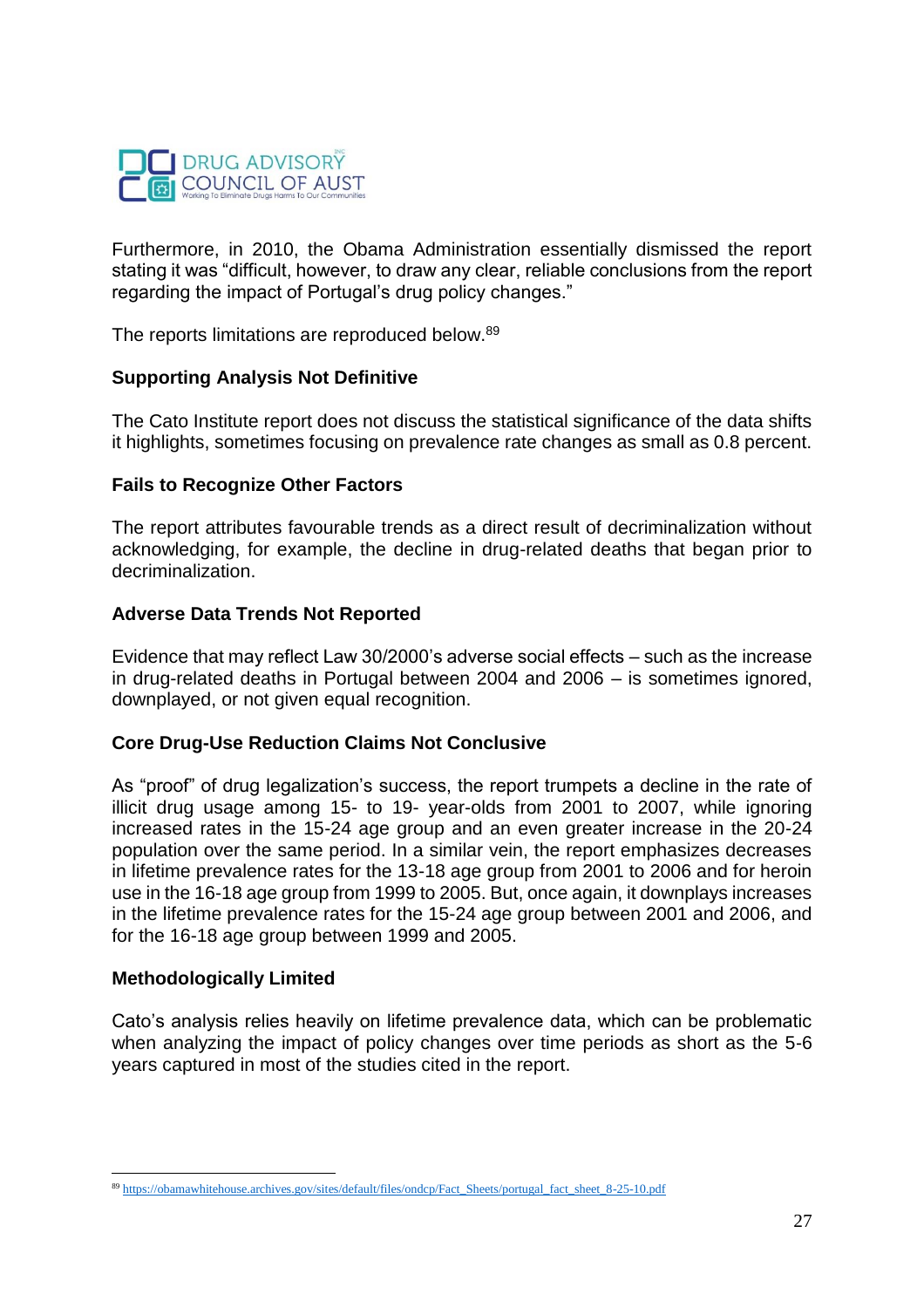

### **Additional Studies Offer More Contradictory Evidence**

- Statistics compiled by the European Monitoring Centre for Drugs and Drug Addiction (EMCDDA) indicate that between 2001 and 2007, lifetime prevalence rates for cannabis, cocaine, amphetamines, ecstasy, and LSD have risen for the Portuguese general population (ages 15-64) and for the 15-34 age group.
- Past-month prevalence figures show increases from 2001 to 2007 in cocaine and LSD use in the Portuguese general population as well as increases in cannabis, cocaine, and amphetamine use in the 15-34 age group.
- Drug-induced deaths, which decreased in Portugal from 369 in 1999 to 152 in 2003, climbed to 314 in 2007 – a number significantly higher than the 280 deaths recorded when decriminalization started in 2001.
- Despite Cato's assertion that increases in lifetime prevalence levels among the general population are "virtually inevitable in every nation," EMCDDA data indicate that other countries, including Spain, have been able to achieve decreases in lifetime prevalence rates for cannabis and ecstasy use between 2003 and 2008.

### **Claims of Benefits from Drug Legalization Exceed Supporting Science**

The Cato Institute report does not present sufficient evidence to support claims regarding causal effects of Portugal's drug policy on usage rates. More data are required before drawing any firm conclusions, and ultimately these conclusions may only apply to Portugal and its unique circumstances, such as its history of disproportionately high rates of heroin use. However, it is safe to say that claims by drug legalization advocates regarding the impact of Portugal's drug policy exceed the existing scientific basis.

### **The Swedish Model**

While destructive societal damage can persist for generations, it is nevertheless possible for government policy to shift the paradigm.

The Swedish experience is a positive lesson that nations, communities, families and cultures, can implement policy circuit breakers to pause or disrupt the cycle of addiction and help rebuild and heal all those caught in its grip.

Rather than viewing policies as either only prohibiting or legalising, a modern take to a multifaceted drug policy approach is found in Sweden. This nation's experience shows how a liberal drug using culture successfully implemented prevention and reduction policies and a commitment to ongoing government policy review.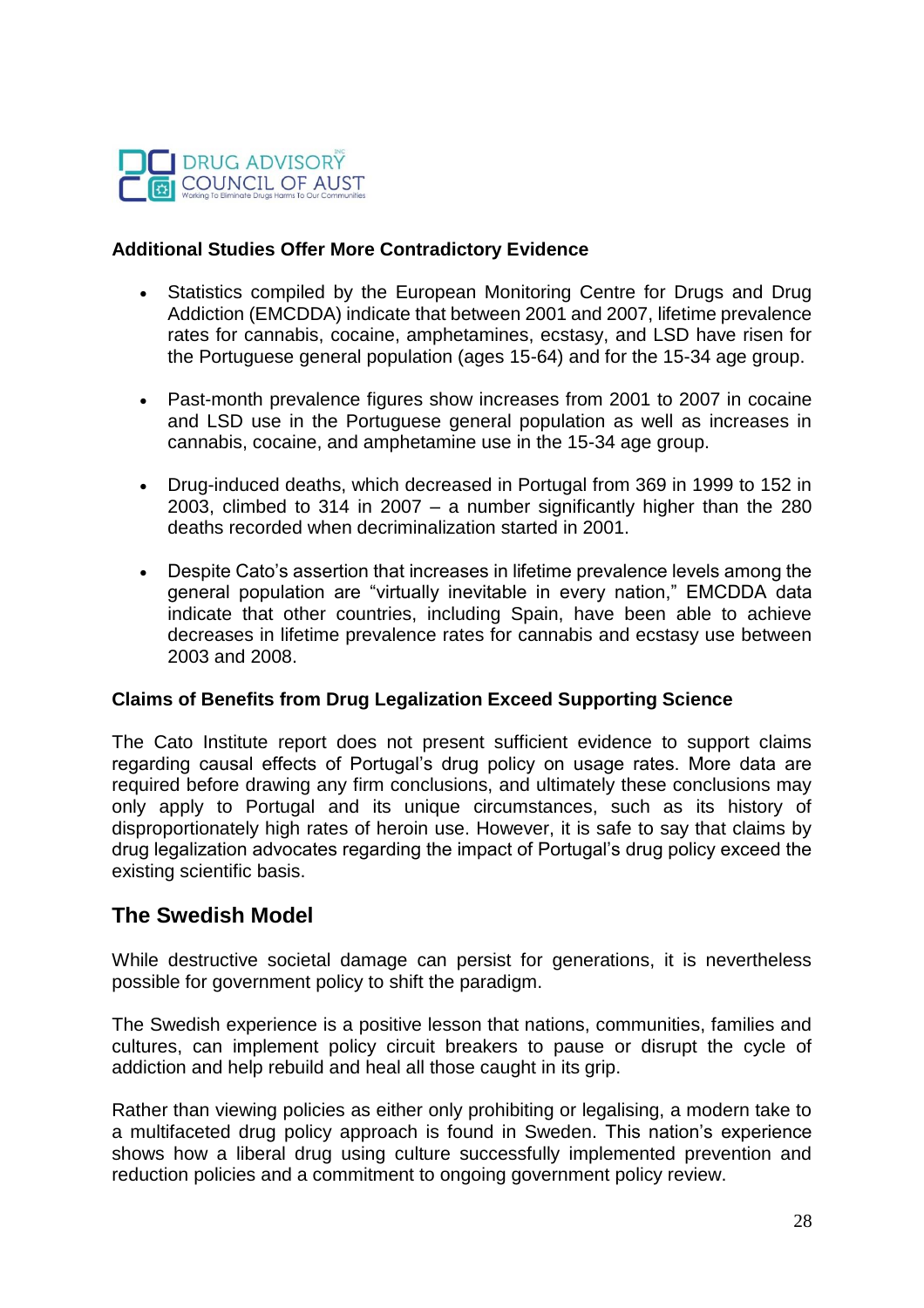

Over time, the Swedes have developed an antipathy to the production, trafficking and the of abuse of drugs.

Amphetamine abuse manifested as early as 1938. Large sections of the population were occasional or regular users. Countermeasures such as prescription requirements did not significantly reduce consumption as people found means to circumvent restrictions. In 1943, 4.6 per cent of the population aged 15-64, were amphetamine users. Drug use again expanded again in the 1960s and rising government concern prompted the formation the *Narcotics Drug Committee* (1965).

By 1969, the government approved a ten-point program for increasing public efforts against drugs. It concentrated heavily on law enforcement measures, but it also looked at demand reduction issues, particularly the provision of treatment services, establishing a demand reduction program operated by youth organizations. An advertising and promotion campaign was launched with literature distribution, newspaper and media advertising.

The maximum penalty for serious narcotics offences was increased from four to six years, and police were permitted to wire-tap - subsequent to a court decision in each individual instance - in order to uncover perpetrators of serious narcotics offences.

Furthermore, the growing issue of prescription abuse was addressed that had previously been based on a "liberal and non-authoritarian view" on drug prescription. This meant that although patients were under medical supervision, they were free to decide on their own dosages. If they had finished with their prescriptions, they could request more drugs. Generally, it was a policy disaster.

The following is an excerpt from the 'drugs on prescription' experiment.

"I was then working at the Solna Police Authority, which is now a part of the Stockholm County Police Authority. We had three known abusers in our area who lived in oneroom apartments. They knew us, we knew them and we used to visit them in their homes.

The situation changed dramatically soon after the trials started. There were sometimes 10-20 people, all under the influence of drugs, and plenty of illegally prescribed drugs in these apartments and there was nothing we could do about it. A few months later there were hundreds of abusers in the area and the police had totally lost control of them and the extent of drug abuse in the district. After a couple of deaths involving legally prescribed drugs, the trials were suspended.

During the trial period, the number of drug offences dropped to almost zero, simply because personal use and possession for personal use were not reported. However,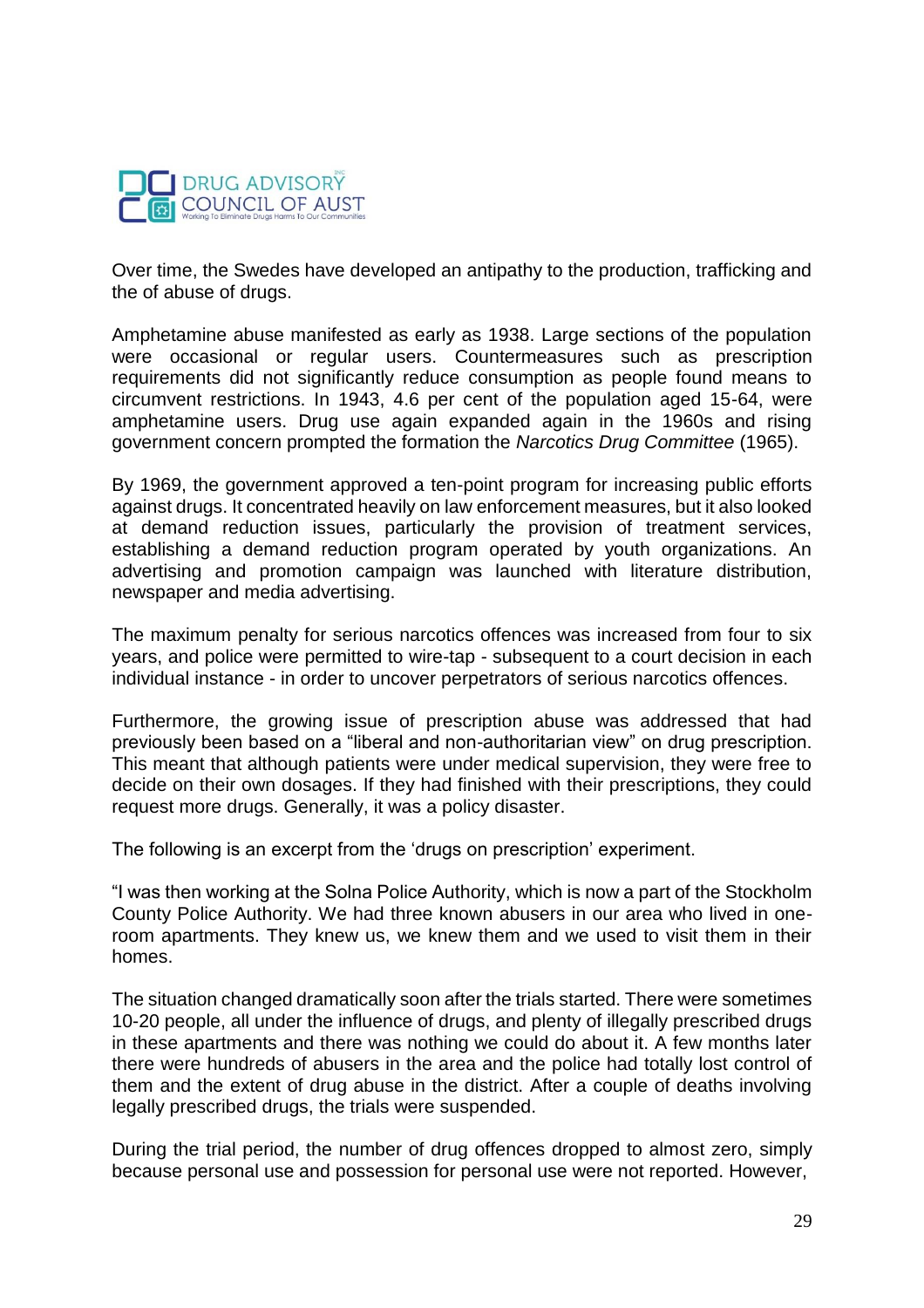

there was a rise in nearly all other types of crime. The police were basically unable to take action against street-level drug offences."<sup>90</sup>

Finally, in 1984 the government adopted its vision toward creating a 'Drug Free Sweden'. Organizations, political parties and youth organisations encouraged all the community to play an active role, stating: "Everybody who comes in contact with the problem must be engaged. The authorities can never relieve [individuals] from personal responsibility and participation. Efforts by parents, family and friends are especially important. Also, schools and non-governmental organisations are important instruments in the struggle against drugs."

Today, a drug-free society remains the overriding vision, and the country has one of the lowest drug use rates per capita in the OECD. The ultimate outcome became the shifting of generational societal attitudes, with the aim to begin viewing drug abuse as socially unacceptable and its abuse as a major national problem. Prevention, treatment, and control measures spread over all government and community agencies directed at reducing the supply and demand for illicit drugs, converged to begin the building the realisation of a Drug Free Sweden.

# **What's the Rush to Legalise Pot?**

 $\overline{a}$ 

This was the question that confronted Psychiatrist, Michael Cerullo, as he waited alongside 200 individuals to testify before the House Judiciary Committee relating to the legalisation of marijuana in Rhode Island.

It is a reasonable question. The history of illicit drugs offers cautionary lessons as do more current cases including Portugal and preliminary data and reports from Colorado, Denver, Washington State and others.

The predictions regarding economic development and tax revenues should recreational cannabis be legalised, not only reveal conflicting financial motives of those wishing to rush ahead but a lack of proper budgetary estimates that must necessarily include all relevant areas of concern, including public safety, social justice, physical and emotional health, brain development, child and adolescent use patterns, public policy and economic development. In the face of ever expanding and unsustainable health costs, these concerns cannot be dismissed as hyperbole. Policy measures must always be future orientated, they must not remain myopic and driven by the interests of the few.

<sup>&</sup>lt;sup>90</sup> Remarks by Detective Superintendent Eva Brännmark of the National Police Board of Sweden at the International Policing Conference on Drug Issues in Ottawa, August 2003[; https://css.unodc.org/pdf/research/Swedish\\_drug\\_control.pdf](https://css.unodc.org/pdf/research/Swedish_drug_control.pdf)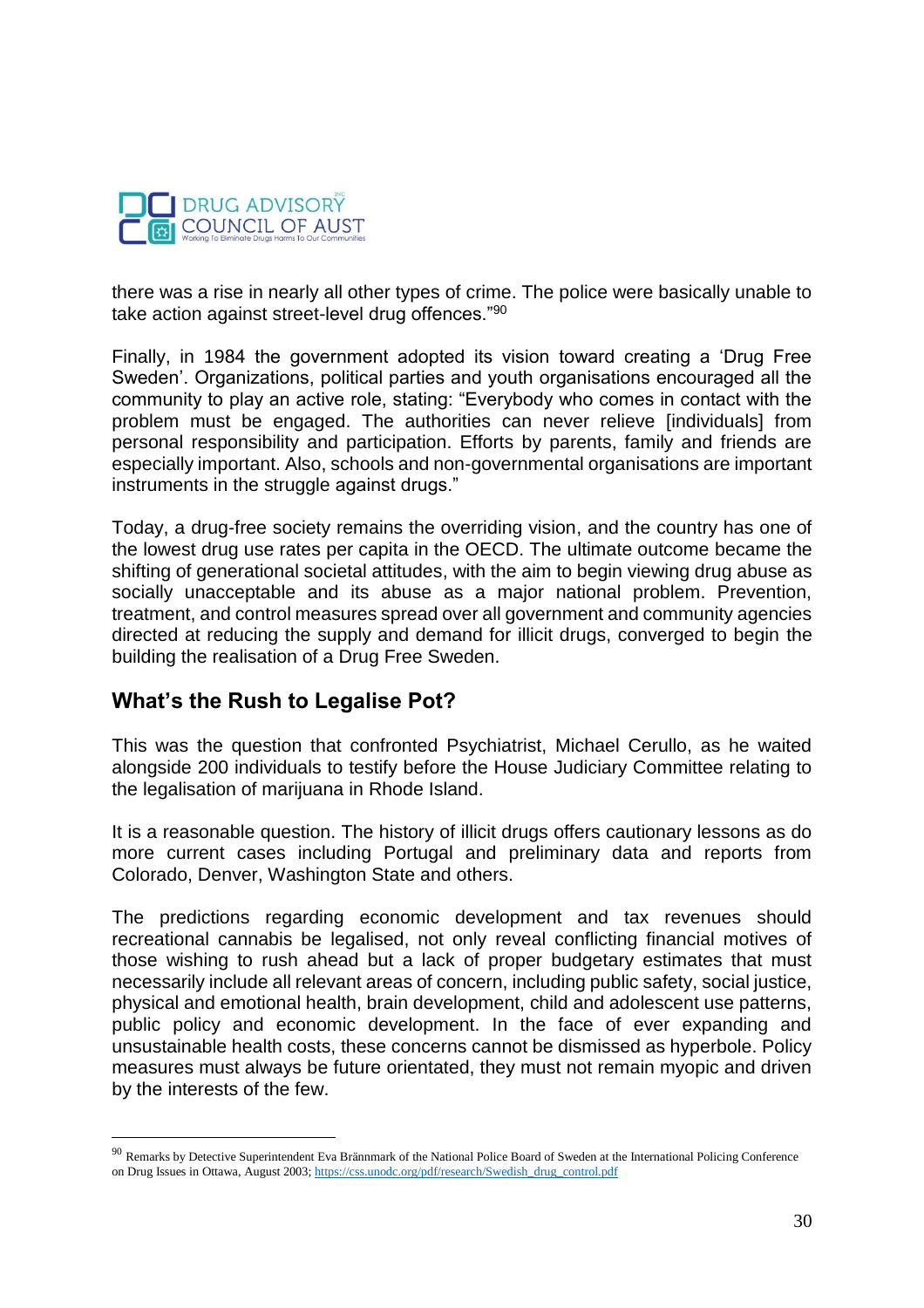

Finally, if Australia is to realise the aims of its *National Drug Strategy* then it needs to adopt all three pillars that underpin it. This requires a shift from perceiving the main objective of drug policies as harm reduction only to also reducing drug demand and supply and prevention programs. There needs to be a recognition that illegal drug consumption is a threat to the entire society rather than exacerbate the problems by implicitly or explicitly accommodating existing users and creating an environment that increases drug use.

With these in mind, this submission also asks the question, before Australia takes the road that will take enormous effort to turn back:

### **"What's the rush to legalise another psychotropic drug, Senator Leyonhjelm?"**

The Drug Advisory Council of Australia thanks the Committee for their valuable time and deliberations on this submission.

Should there be any questions from the Committee or their staff, we stand ready to assist further.

Yours sincerely,

Jan Kronberg National President – Drug Advisory Council of Australia State Member – Eastern Metropolitan Region (2006-2014) Parliament of Victoria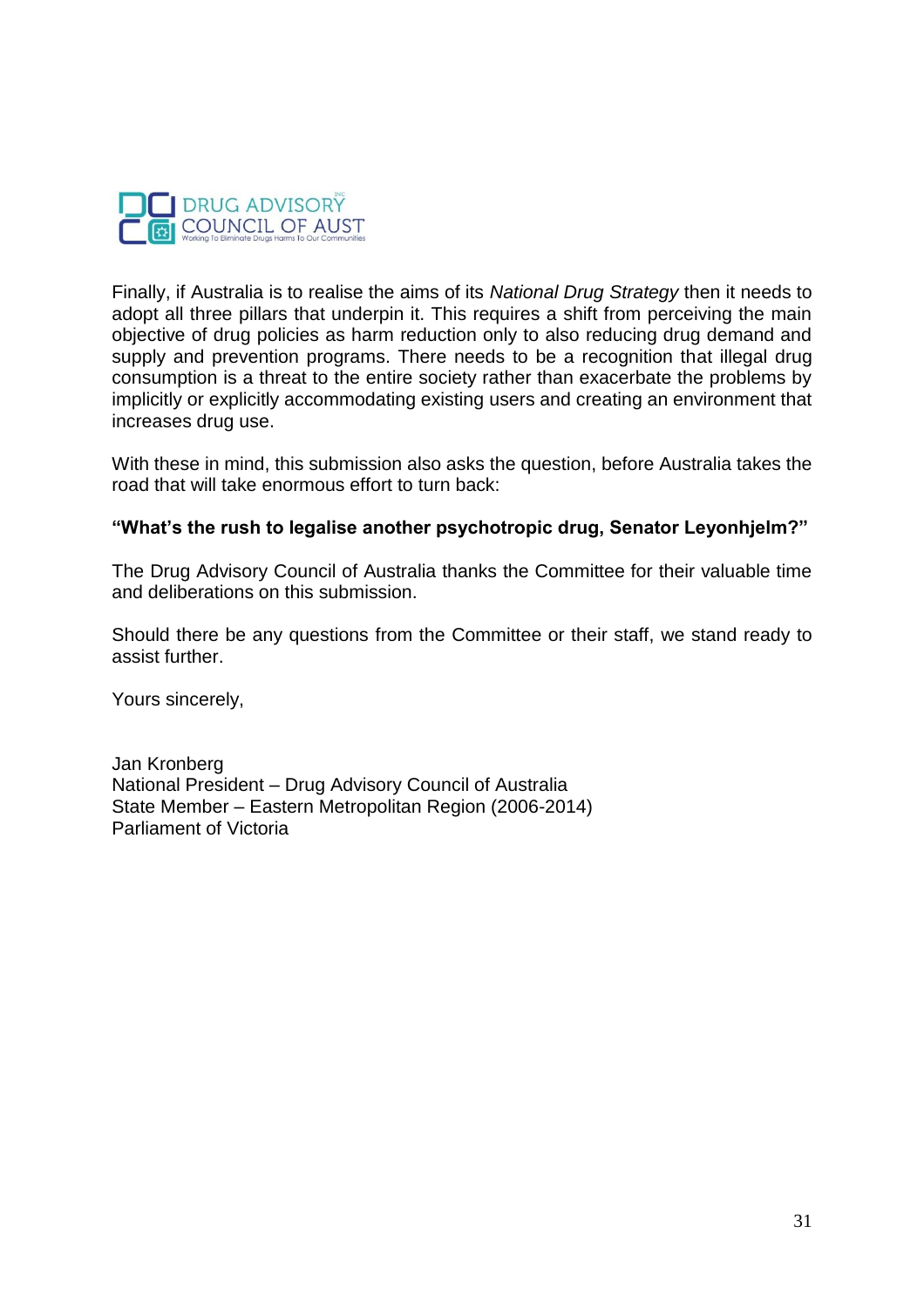

# **Appendix 1**

The following article represents the notes for a presentation given at a public drugs forum, in Melbourne's south east on Tuesday 29<sup>th</sup> May 2018. The address represents the heartfelt reflections that a young Melbourne mother of three wanted to share that night.

The entire address is appended below:

'*Recreational Hell!*

*"Thanks to everyone for joining us tonight. For those of you who know me, public speaking is not really what I do, but I have been asked to share my personal journey with a son that has had an addiction to marijuana, and this message is too important to worry about stage fright or stumbling over words!*

*I am just an ordinary mum who has over the years tried her hardest to be there for all my children, and has given everything to make sure that they have what they need. I naively thought that this would be enough and that teaching them right from wrong and giving them a stable environment, a good school and plenty of love would ensure that they all make the right choices later on.* 

*Well, I was gravely mistaken.*

*For me it has been a bitter/sweet story as my son Wes has come out the other side still alive and is well on the way to being integrated back into society with a bright future ahead of him. But bitter because he could not live at home anymore and I could not help him with the hardest part of his journey. It was one of my hardest struggles as a parent who put every single part of herself into her children, sacrificing career and all other things to be able to give them the best of myself.* 

*I so wanted to be with him and help him and for the first time in his life, I couldn't, in fact I had to get used to the idea that I may have enabled him in his addiction. That was so hard, knowing that my love and support, actually was not helping, but prolonging the problem. As a mother this cruelty forces you to be severed from your child and this was particularly heartbreaking but crucial to his recovery and healing and mine.*

*As he spent more time in rehab he started to open up with me, sharing his journey. He told me that he first started using marijuana when he was 13 years old. He said, "Mom, they told me it was harmless fun! They said I could get off it anytime I wanted and that it was RECREATIONAL!* 

*WOW! I was stunned that that word was used to describe marijuana! REALLY I said, horrified at the acceptance and complacency of something that had caused our family so much pain.*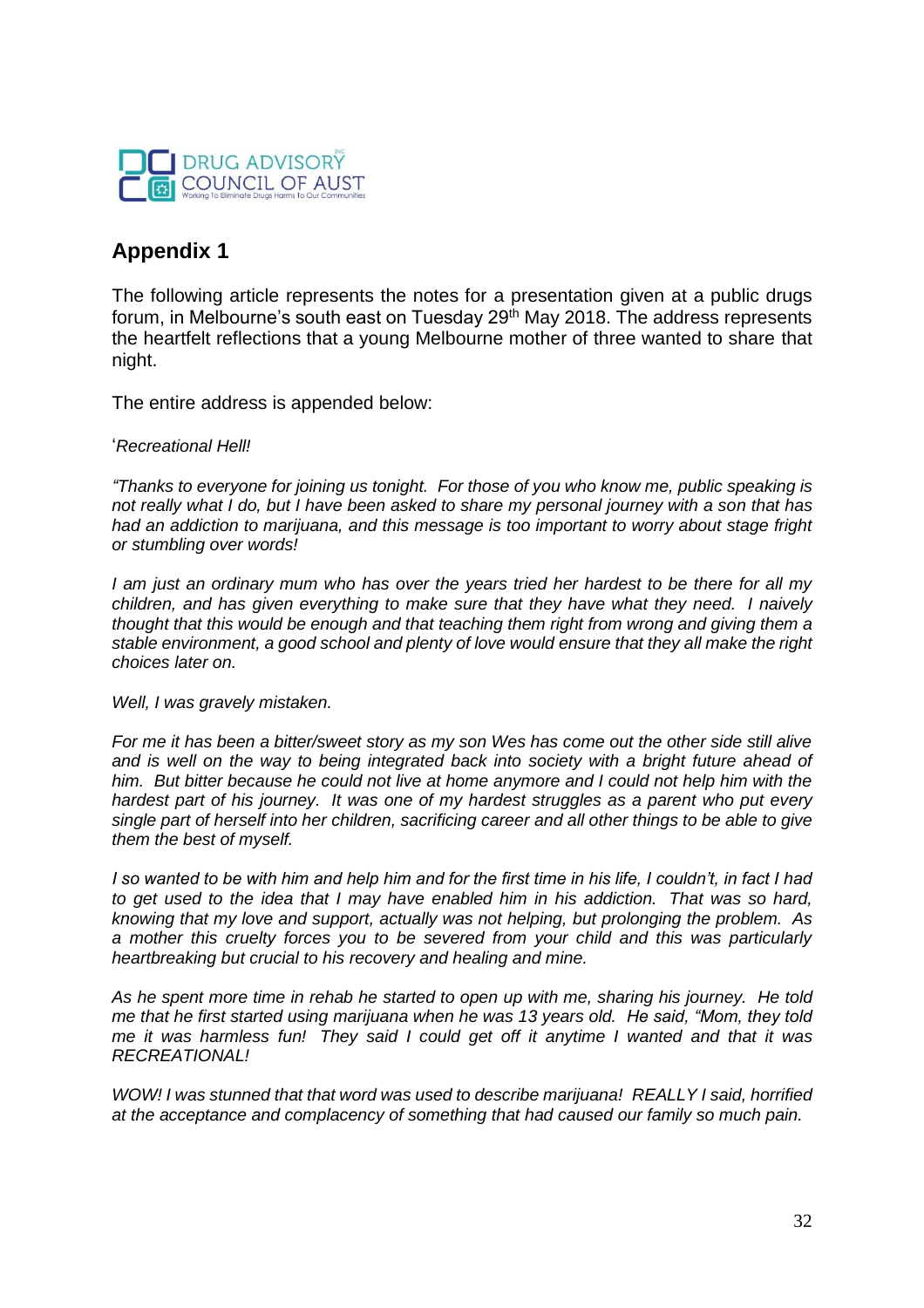

# **Appendix 1 (continued)**

*It did not feel very recreational to me, lying in bed night after night for years wondering if my son would make it home alive while he trawled the streets late at night high on weed and hooning! A friend of mine commented that his Angels were always putting in a lot of overtime! I also spent a lot of time on my knees in prayer.*

*It did not feel very recreational getting a phone call on Christmas morning when I wished my husband Happy Christmas and his words back to me were, "He's been in an accident, he has rolled his 4 x 4 and the police are after him."*

*Car after car was totalled as his perception of risk was numbed and his reaction time slowed, job after job was lost through inability to concentrate, court cases for dangerous driving, credit cards stolen from us, huge rages when he didn't get his next joint in time to calm him down, furniture thrown, holes punched in walls and years of family trauma not just to us but to our other children also. He told me of episodes of psychosis, severe paranoia, and sleep paralyses where he felt that something very heavy was pressing down on his chest and he could not move or breath.* 

*Our whole family was in stress and trauma. Just from this harmless recreational drug!*

*In the end, he used to take very long, hot showers. I never knew why until one day the shower had been going for about an hour and a half and I thought I had better check on him. I opened the door and the steam bellowed out and when it settled I saw my 6-foot, 4-inch son, curled up on the shower floor writhing in pain. I looked up and saw the precipitation on the walls was dripping down and it wasn't clear like water, but a brown tar colour covering every side of the bathroom walls. This nightmare I was looking at stays with me even today. I was so shocked! What was happening to him! It took me a while to work out, but I eventually realised that his liver and kidneys were not coping with the toxic chemical load in his body and needed help to expel them.* 

*The skin is another organ that the body uses to expel toxins and this long showering habit was his body compelling him to sweat it out to help his kidneys and liver that were not managing anymore. I read up on a condition called Cannabinoid Hyperemesis Syndrome, which is compulsive hot water showers from long-term, heavy marijuana use. Symptoms include vomiting, nausea and terribly sore stomachs, only relieved by hot sweaty baths or showers. His body was going into a toxic state and was not coping. I don't think he at that stage thought that cannabis was harmless or recreational.*

*He said to me one day "Mom, I thought I could stop it any time I wanted but my body let me down."*